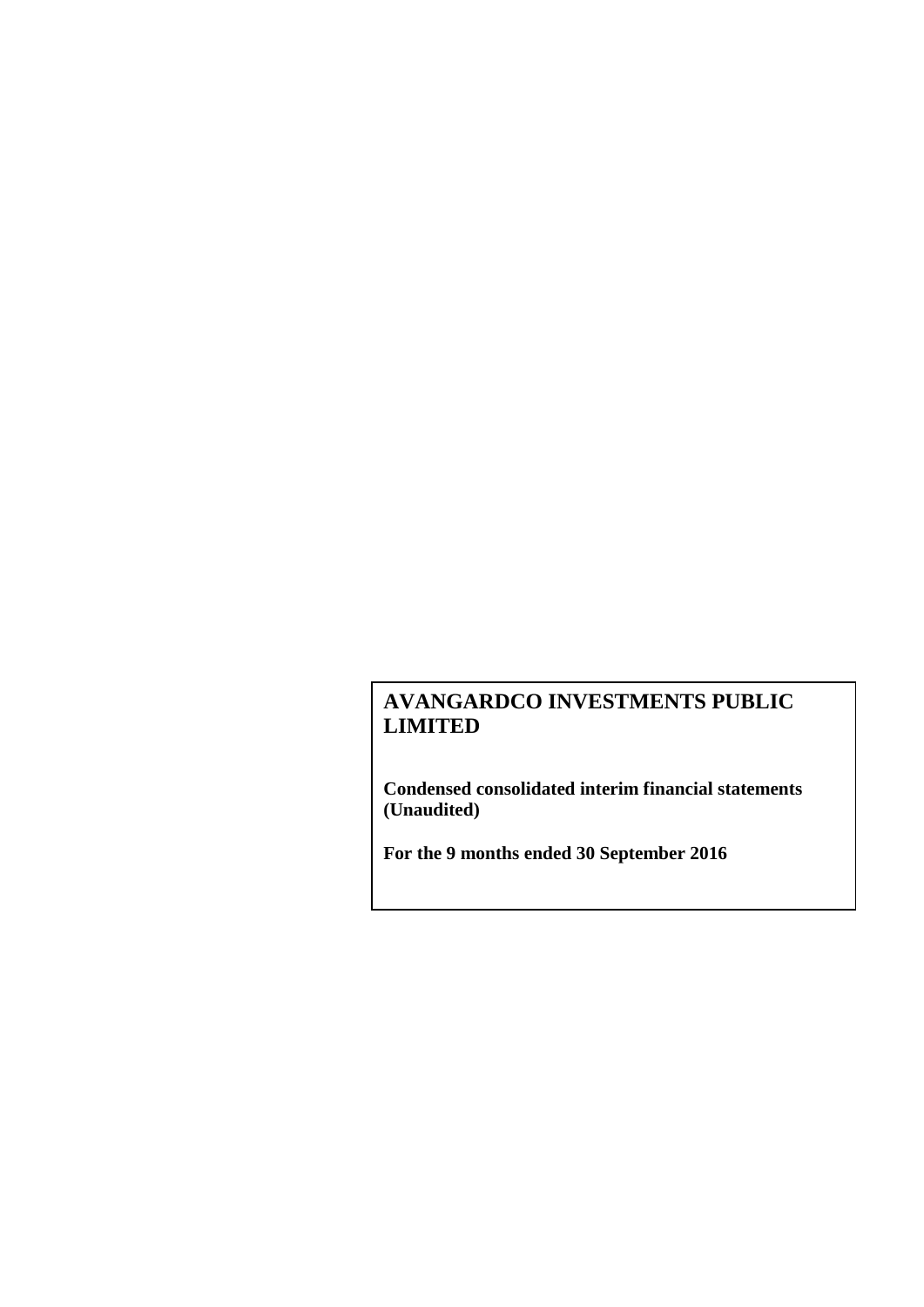| <b>CONTENTS</b>                                                                   | Page     |
|-----------------------------------------------------------------------------------|----------|
|                                                                                   |          |
| Condensed consolidated statement of financial position                            |          |
| Condensed consolidated statement of profit or loss and other comprehensive income | 2        |
| Condensed consolidated statement of changes in equity                             | 3        |
| Condensed consolidated statement of cash flows                                    | $4 - 5$  |
| Notes to the condensed consolidated interim financial statements                  | $6 - 19$ |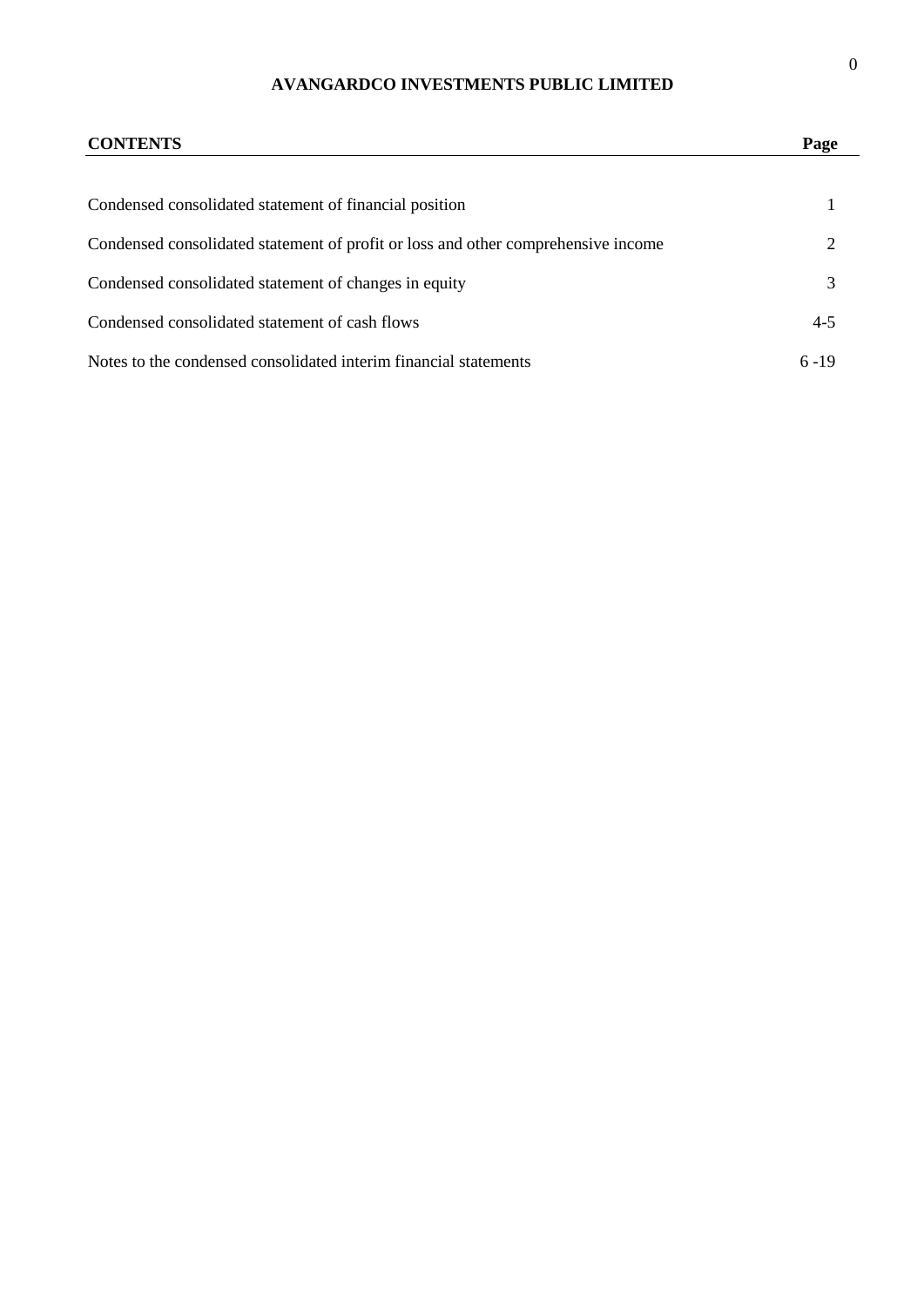# **Condensed consolidated statement of financial position**

AS AT 30 SEPTEMBER 2016

 *(in USD thousand, unless otherwise stated)*

|                                                  | <b>Note</b>    | 30 September 2016 | 31 December 2015 |
|--------------------------------------------------|----------------|-------------------|------------------|
| <b>ASSETS</b>                                    |                |                   |                  |
| Property, plant and equipment                    |                | 378 042           | 404 930          |
| Non-current biological assets                    | $\overline{4}$ | 3 0 1 4           | 13 403           |
| Deferred tax assets                              |                | 5 4 3 7           | 2 7 6 1          |
| Held to maturity investments                     |                | 5812              | 9 2 5 7          |
| Other non-current assets                         |                | 5                 | 6                |
| <b>Non-current assets</b>                        |                | 392 310           | 430 357          |
|                                                  |                |                   |                  |
| Inventories                                      | 5              | 60 866            | 58 149           |
| Current biological assets                        | 4              | 12 4 15           | 13 7 36          |
| Trade accounts receivable, net                   |                | 33 7 34           | 56 665           |
| Prepaid income tax                               |                | 31                | 72               |
| Prepayments and other current assets, net        |                | 15 9 59           | 21 027           |
| Taxes recoverable and prepaid                    |                | 18762             | 12858            |
| Cash and cash equivalents                        | 6              | 14 30 6           | 31 307           |
| <b>Current assets</b>                            |                | 156 073           | 193 814          |
| <b>TOTAL ASSETS</b>                              |                | 548 383           | 624 171          |
| <b>EQUITY</b>                                    |                |                   |                  |
| Share capital                                    |                | 836               | 836              |
| Share premium                                    |                | 201 164           | 201 164          |
| Reserve capital                                  |                | 115 858           | 115 858          |
| Retained earnings                                |                | 882 854           | 921 435          |
| Effect of translation into presentation currency |                | (1053710)         | (1018085)        |
| Equity attributable to owners of the Company     |                | 147 002           | 221 208          |
| <b>Non-controlling interests</b>                 |                | 11 302            | 13 847           |
| <b>Total equity</b>                              |                | 158 304           | 235 055          |
|                                                  |                |                   |                  |
| <b>LIABILITIES</b>                               |                |                   |                  |
| Long-term bond liabilities                       | 8              | 212 168           | 202 871          |
| Long-term loans                                  | $\overline{7}$ | 52 164            | 64 423           |
| Deferred tax liabilities                         |                | 368               | 410              |
| Deferred income                                  |                | 1 204             | 1 3 8 4          |
| Dividends payable                                |                | 29 5 42           | 29 542           |
| Long-term finance lease                          |                |                   | 28               |
| <b>Non-current liabilities</b>                   |                | 295 446           | 298 658          |
| Current portion of non-current liabilities       |                | 31 516            | 19 125           |
| Short-term loans                                 |                | 49 4 99           | 50 000           |
|                                                  |                |                   |                  |
| Trade payables                                   |                | 3 1 7 7           | 3 3 7 5          |
| Other accounts payable                           | 9              | 10 441            | 17958            |
| <b>Current liabilities</b>                       |                | 94 633            | 90 458           |
| <b>TOTAL LIABILITIES</b>                         |                | 390 079           | 389 116          |
| <b>TOTAL EQUITY AND LIABILITIES</b>              |                | 548 383           | 624 171          |

**Nataliya Vasylyuk Director, CEO** 

\_\_\_\_\_\_\_\_\_\_\_\_\_\_\_\_\_\_\_\_\_\_\_\_\_\_\_\_\_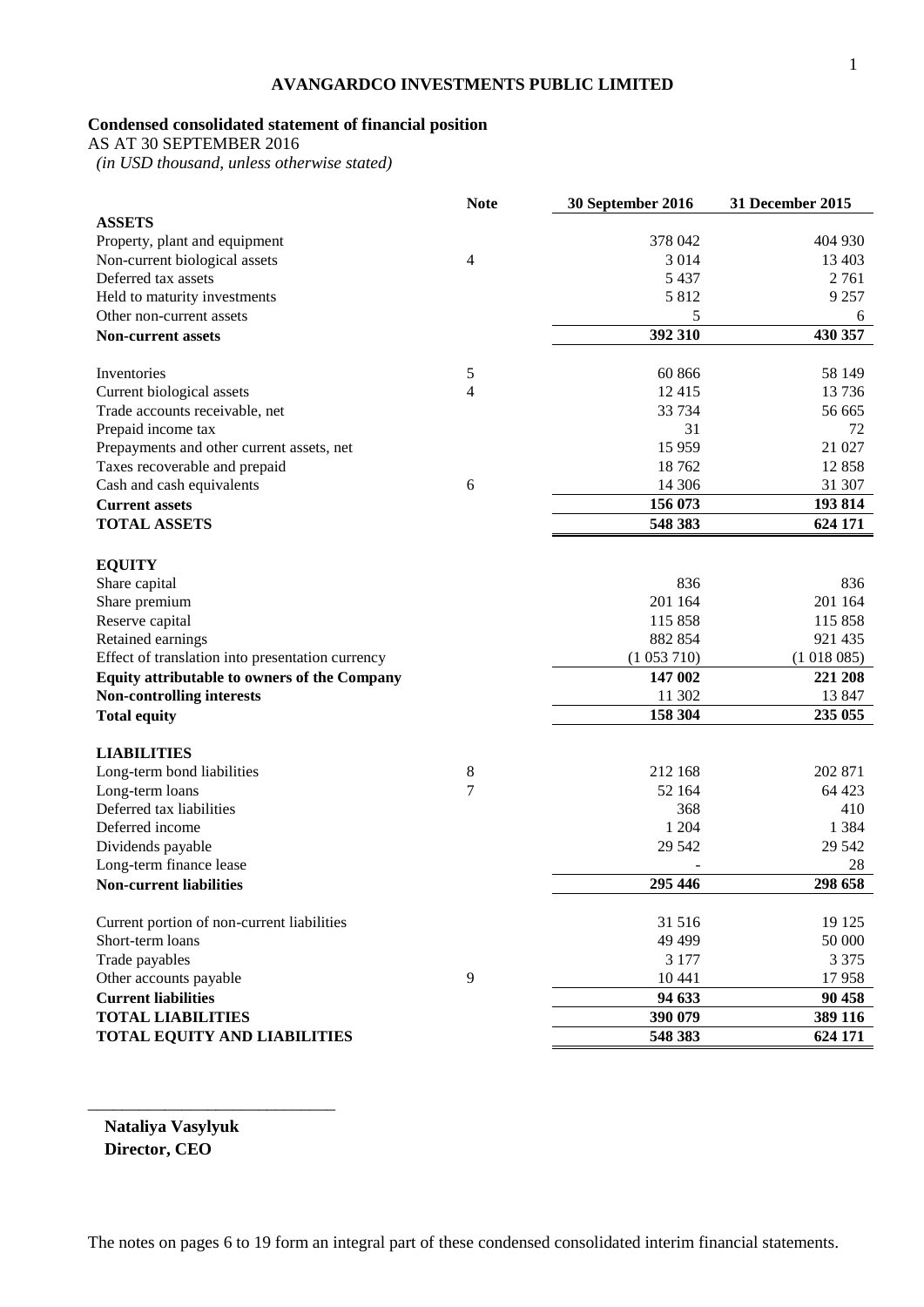# **Condensed consolidated statement of profit and loss and other comprehensive income**

FOR THE 9 MONTHS ENDED 30 SEPTEMBER 2016

 *(in USD thousand, unless otherwise stated)*

|                                                             |             | 9 months ended    |                   |
|-------------------------------------------------------------|-------------|-------------------|-------------------|
|                                                             | <b>Note</b> | 30 September 2016 | 30 September 2015 |
| Revenue                                                     | 10          | 111 105           | 176 477           |
| (Loss)/profit from revaluation of biological assets at fair |             |                   |                   |
| value                                                       |             | (3948)            | 2 5 9 0           |
| Cost of sales                                               | 11          | (103984)          | (166147)          |
| <b>GROSS PROFIT</b>                                         |             | 3 1 7 3           | 12 9 20           |
|                                                             |             |                   |                   |
| General administrative expenses                             |             | (5995)            | (5453)            |
| Distribution expenses                                       |             | (4738)            | (8893)            |
| Income from government grants and incentives                |             | 74                | 85                |
| Income from special VAT treatment                           |             | 4977              | 12 7 35           |
| Other operating expenses                                    |             | (20078)           | (113 463)         |
| <b>LOSS FROM OPERATING ACTIVITIES</b>                       |             | (22587)           | (102 069)         |
| Finance income                                              |             | 2 1 9 7           | 3 0 9 7           |
| Finance costs                                               | 13          | (19189)           | (20520)           |
| Losses on exchange                                          |             | (2030)            | (33 496)          |
| <b>NET FINANCE COSTS</b>                                    |             | (19022)           | (50919)           |
|                                                             |             |                   |                   |
| <b>LOSS BEFORE TAX</b>                                      |             | (41609)           | (152988)          |
| Income tax credit                                           |             | 2 8 4 0           | 2 5 0 2           |
| <b>LOSS FOR THE PERIOD</b>                                  |             | (38769)           | (150 486)         |
|                                                             |             |                   |                   |
| OTHER COMPREHENSIVE INCOME FOR THE                          |             |                   |                   |
| <b>PERIOD</b>                                               |             |                   |                   |
| Items that are or may be reclassified subsequently to       |             |                   |                   |
| profit or loss                                              |             |                   |                   |
| Effect from translation into presentation currency          |             | (37982)           | (205 285)         |
|                                                             |             |                   |                   |
| <b>TOTAL COMPREHENSIVE INCOME</b>                           |             | (76751)           | (355 771)         |
| <b>LOSS ATTRIBUTABLE TO</b>                                 |             |                   |                   |
| Owners of the Company                                       |             | (38581)           | (146125)          |
| Non-controlling interests                                   |             | (188)             | (4361)            |
|                                                             |             | (38769)           | (150 486)         |
|                                                             |             |                   |                   |
| <b>TOTAL COMPREHENSIVE INCOME</b>                           |             |                   |                   |
| <b>ATTRIBUTABLE TO:</b>                                     |             |                   |                   |
| Owners of the Company                                       |             | (74206)           | (317627)          |
| Non-controlling interests                                   |             | (2545)            | (38144)           |
|                                                             |             | (76751)           | (355 771)         |
|                                                             |             |                   |                   |
|                                                             |             |                   |                   |
| Loss per share, USD (basic and diluted)                     |             | (6)               | (23)              |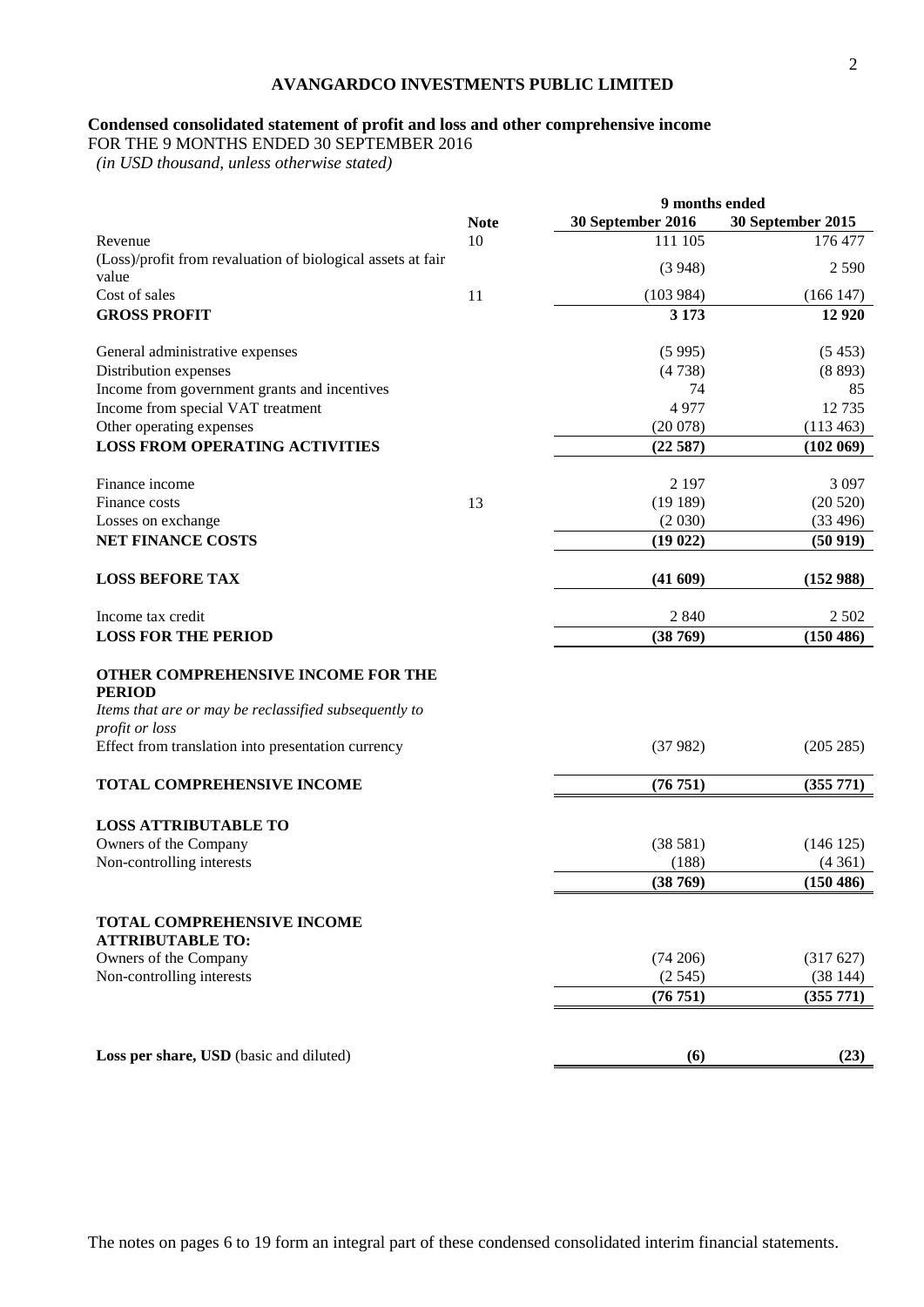#### **Condensed consolidated statement of changes in equity**

FOR THE 9 MONTHS ENDED 30 SEPTEMBER 2016

*(in USD thousand, unless otherwise stated)*

|                                                    | <b>Attributable to owners of the Company</b> |                                    |                  |                      |                                         |             |                                  |              |
|----------------------------------------------------|----------------------------------------------|------------------------------------|------------------|----------------------|-----------------------------------------|-------------|----------------------------------|--------------|
|                                                    | Share<br>capital                             | Capital<br>contribution<br>reserve | Share<br>premium | Retained<br>earnings | Foreign currency<br>translation reserve | Total       | Non-<br>controlling<br>interests | Total equity |
| <b>Balance at 1 January 2015</b>                   | 836                                          | 115 858                            | 201 164          | 1 077 158            | (776 404)                               | 618 612     | 27 27 6                          | 645 888      |
| Comprehensive income                               |                                              |                                    |                  |                      |                                         |             |                                  |              |
| Loss for the period                                |                                              |                                    | $\sim$           | (146125)             | $\overline{\phantom{a}}$                | (146125)    | (4361)                           | (150 486)    |
| Effect from translation into presentation currency |                                              |                                    |                  |                      | (171502)                                | (171502)    | (33783)                          | (205 285)    |
| <b>Total comprehensive income</b>                  |                                              |                                    |                  | (146 125)            | (171502)                                | (317627)    | (38144)                          | (355 771)    |
| <b>Transactions with owners</b>                    |                                              |                                    |                  |                      |                                         |             |                                  |              |
| Effect from changes in owenership                  |                                              |                                    |                  |                      |                                         |             | 3868                             | 3868         |
| <b>Total transactions with owners</b>              |                                              |                                    |                  |                      |                                         |             | 3868                             | 3868         |
| <b>Balance at 30 September 2015</b>                | 836                                          | 115858                             | 201 164          | 931 033              | (947906)                                | 300 985     | (7000)                           | 293 985      |
| <b>Balance at 1 January 2016</b>                   | 836                                          | 115 858                            | 201 164          | 921 435              | (1018085)                               | 221 208     | 13847                            | 235 055      |
| <b>Comprehensive income</b>                        |                                              |                                    |                  |                      |                                         |             |                                  |              |
| Loss for the period                                |                                              |                                    |                  | (38581)              | $\overline{\phantom{0}}$                | (38581)     | (188)                            | (38769)      |
| Effect from translation into presentation currency |                                              |                                    |                  |                      | (35625)                                 | (35625)     | (2357)                           | (37982)      |
| <b>Total comprehensive income</b>                  |                                              |                                    |                  | (38581)              | (35625)                                 | $(74\,206)$ | (2545)                           | (76 751)     |
| <b>Balance at 30 September 2016</b>                | 836                                          | 115858                             | 201 164          | 882 854              | (1053710)                               | 147 002     | 11 302                           | 158 304      |

The notes on pages 6 to 19 form an integral part of these condensed consolidated interim financial statements.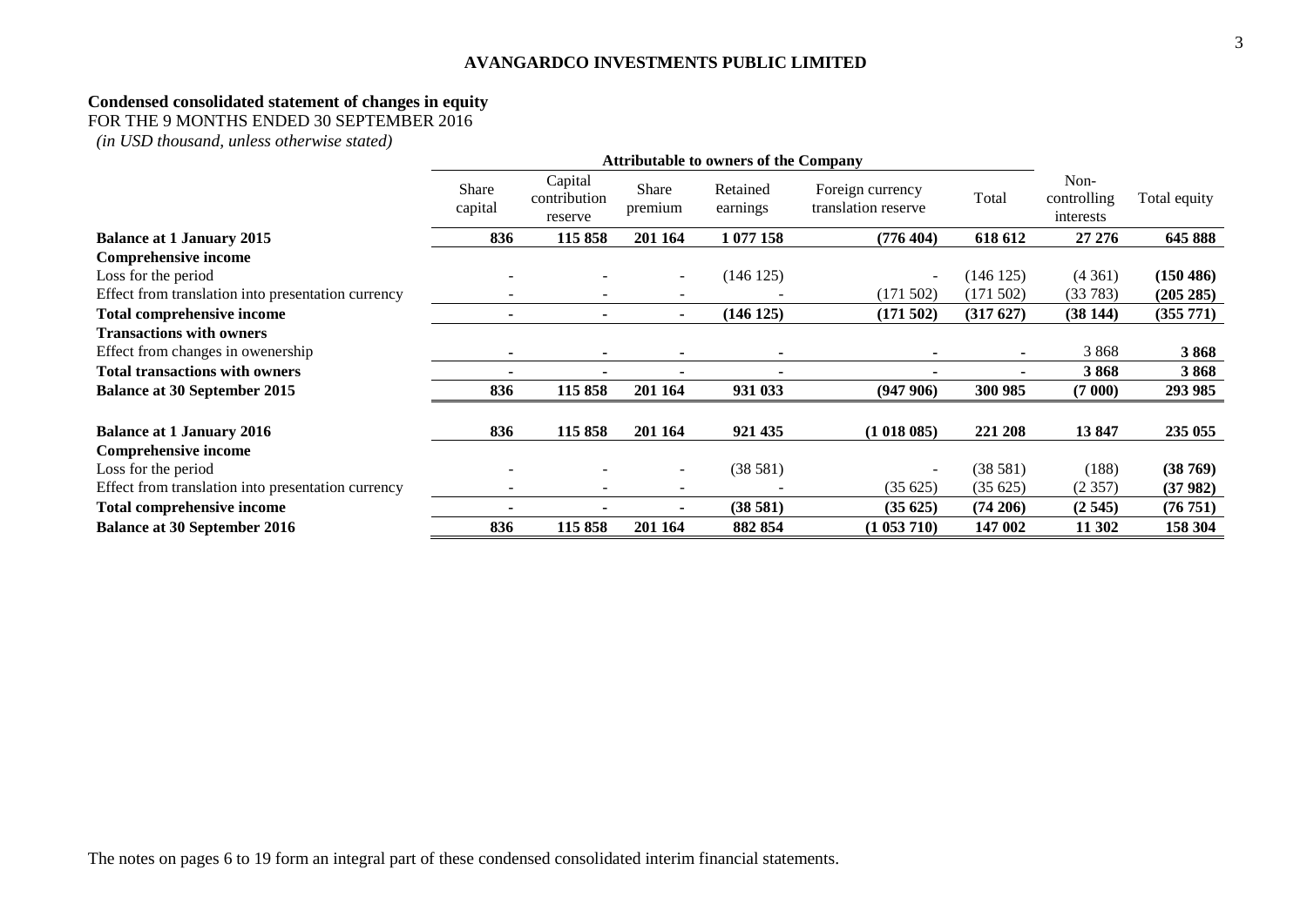### **Condensed consolidated statement of cash flows**

FOR THE 9 MONTHS ENDED 30 SEPTEMBER 2016

 *(in USD thousand, unless otherwise stated)*

|                                                       |             | 9 months ended    |                   |  |
|-------------------------------------------------------|-------------|-------------------|-------------------|--|
|                                                       | <b>Note</b> | 30 September 2016 | 30 September 2015 |  |
| <b>CASH FLOWS FROM OPERATING ACTIVITIES</b>           |             |                   |                   |  |
| Loss before income tax                                |             | (41609)           | (152988)          |  |
| Adjustments for:                                      |             |                   |                   |  |
| Depreciation of property, plant and equipment         |             | 11782             | 17 766            |  |
| Change in allowance for irrecoverable amounts         |             | 20 540            | 40 699            |  |
| Loss on disposal of current assets                    |             | 10                | 130               |  |
| (Profit)/loss on disposal of property, plant and      |             | (167)             |                   |  |
| equipment                                             |             |                   | 66                |  |
| Impairment of current assets                          |             | 787               | 37 560            |  |
| Effect of fair value adjustments on biological assets |             | 3948              | (2590)            |  |
| Gains realised from accounts payable written-off      |             | (53)              | (91)              |  |
| Amortization of deferred income on government grants  |             | (74)              | (85)              |  |
| Discount bonds amortization                           |             | 1 0 0 2           | 1 2 2 9           |  |
| Impairement of funds                                  |             |                   | 28 863            |  |
| Discount on VAT government bonds amortization         |             | (1116)            | (1528)            |  |
| Interest income                                       |             | (1 081)           | (1569)            |  |
| Interest payable on loans and bonds                   |             | 18 009            | 19 269            |  |
| Losses on exchange                                    |             | 2 0 3 0           | 41 636            |  |
| Operating profit before working capital changes       |             | 14 008            | 28 367            |  |
| Increase in trade receivables                         |             | (812)             | (26 421)          |  |
| Decrease in prepayments and other current assets      |             | 586               | 2 5 5 8           |  |
| (Increase)/decrease in taxes recoverable and prepaid  |             | (3024)            | 27 766            |  |
| Increase in inventories                               |             | (7523)            | (18933)           |  |
| Decrease in deferred income                           |             | (6)               |                   |  |
| Increase/(decrease) in trade payables                 |             | 104               | (1115)            |  |
| Decrease in biological assets                         |             | 5 9 3 5           | 316               |  |
| Decrease in finance leases                            |             | (37)              | (9)               |  |
| Decrease in other accounts payable                    |             | (11 230)          | (2 223)           |  |
| <b>Cash generated from operations</b>                 |             | (1999)            | 10 30 6           |  |
| Interest paid                                         |             | (2.542)           | (3439)            |  |
| Income tax paid                                       |             | (28)              | (54)              |  |
| Net cash (used in)/generated from operating           |             |                   |                   |  |
| activities                                            |             | (4569)            | 6813              |  |
| <b>CASH FLOWS FROM INVESTING ACTIVITIES</b>           |             |                   |                   |  |
| Payments and receipts - property, plant and equipment |             | (11419)           | (32, 542)         |  |
| Proceeds from sale of non-current assets              |             | 505               |                   |  |
| Interest received                                     |             | 2485              | 2 1 3 4           |  |

**Net cash used in investing activities (8 429) (30 408)**

4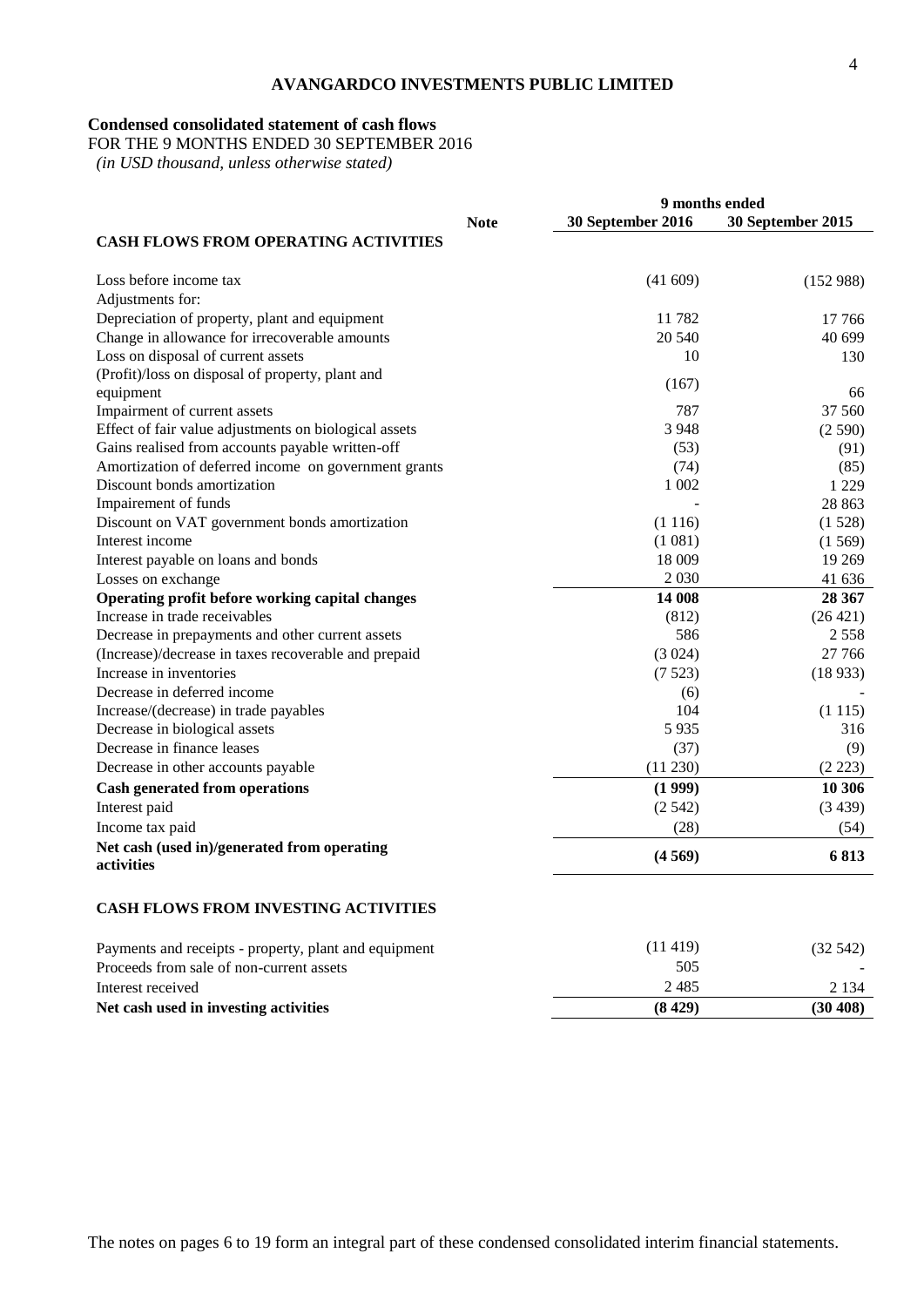# **Condensed consolidated statement of cash flows (cont.)**

FOR THE 9 MONTHS ENDED 30 SEPTEMBER 2016

 *(in USD thousand, unless otherwise stated)*

|                                                    |             | 9 months ended    |                   |  |  |
|----------------------------------------------------|-------------|-------------------|-------------------|--|--|
|                                                    | <b>Note</b> | 30 September 2016 | 30 September 2015 |  |  |
| <b>CASH FLOWS FROM FINANCING ACTIVITIES</b>        |             |                   |                   |  |  |
| New loans received                                 |             | 50436             | 12 452            |  |  |
| Repayment of loans                                 |             | (51932)           | (9382)            |  |  |
| Interest paid for bonds issued                     |             | (2.575)           | (10000)           |  |  |
| Net cash used in financing activities              |             | (4071)            | (6930)            |  |  |
| Net decrease in cash and cash equivalents          |             | (17069)           | (30526)           |  |  |
| Cash and cash equivalents at 1 January             |             | 31 307            | 117856            |  |  |
| Impairement of funds                               |             |                   | (28701)           |  |  |
| Effect from translation into presentation currency |             | 68                | (16314)           |  |  |
| Cash and cash equivalents at 30 September          | 6           | 14 30 6           | 42 315            |  |  |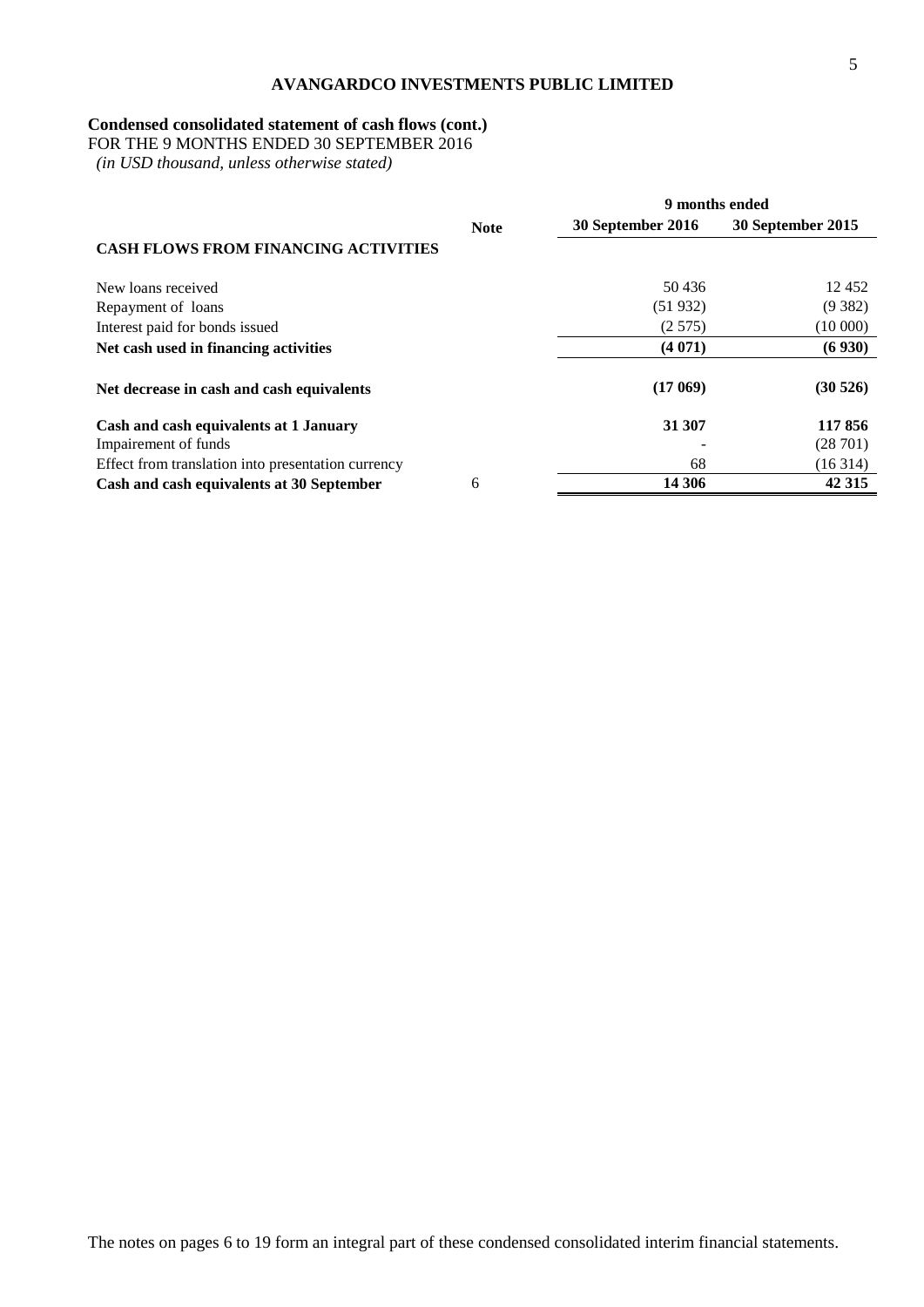### **Notes to the condensed consolidated interim financial statements FOR THE 9 MONTHS ENDED 30 SEPTEMBER 2016**

*(in USD thousand, unless otherwise stated)*

### **1. General information**

AvangardCo Investments Public Limited (the "Company") was incorporated as a limited liability company on 23 October 2007 in accordance with the provisions of the Cyprus Companies Law, Cap. 113, under the name of Ultrainvest Limited. On 8 July 2009, the Registrar of Companies in Cyprus issued a certificate to the effect that the Company was re-registered as a public limited company and changed its name to AvangardCo Investments Public Limited. The Company was listed at London Stock Exchange Main Market on 6 May 2010.

The Company's registered office is at 3 Anexartisias & Kyriakou Matsi, 3040 Limassol, Cyprus.

These condensed consolidated interim financial statements of the Company as at and for the 9 months ended 30 September 2016 comprise the Company and its subsidiaries (together with the Company referred to as the "Group").

In 2009 the principal owner of AvangardCo Investments Public Limited reorganised the Group, as a result of which AvangardCo Investments Public Limited became the holding company of an agricultural group of agricultural enterprises, which in the past were under the common ownership and control of this owner. The restructuring was carried out by the transfer of direct interest in the Group's companies. The restructuring was undertaken to achieve legal consolidation of control over agricultural companies of the Group. The reorganisation did not affect the principal activities of the Group.

The history of "Avangard" began with the acquisition by the principal owner of the first poultry farm "Avangard" located in the Ivano-Frankivsk region of Ukraine. Subsequently, to supply the poultry farm with growing birds, the subsidiary "Avangard-Agro" was established. In 2004 a concept of development of this business line was designed, as a result of which in 2005-2009 other major enterprises of agrarian industry in Ukraine joined the Group.

The Group's activities cover all the links of the value chain: from production of combined feed, maintenance and breeding of chickens to production and sale of eggs and egg products. As at 30 June 2016 the production facilities of the Group include 32 poultry facilities (consisting of 19 egg laying farms, 10 farms for growing young laying hens and 3 breeder farms), 6 fodder mills, 3 long-term egg storage facilities and 1 plant for manufacture of egg products. This vertically-integrated structure of the Group allows processing of approximately 78% of its own fodder. The Group's activities cover almost all the territory of Ukraine. Due to the operating environment in Ukraine, the companies of the Group which have been affected and are not operational are described in note 29 to the condensed consolidated interim financial statements.

In order to build a vertically-integrated group, reduce business risk and gain additional profit due to synergies, the Group acquired a hen breeding concern. This ensures breeding of the required number of high quality daily chickens and their timely delivery to factories.

The construction of new full cycle egg production facilities, fully automated, in compliance with European standards of quality is an integral part of the Group's growth strategy.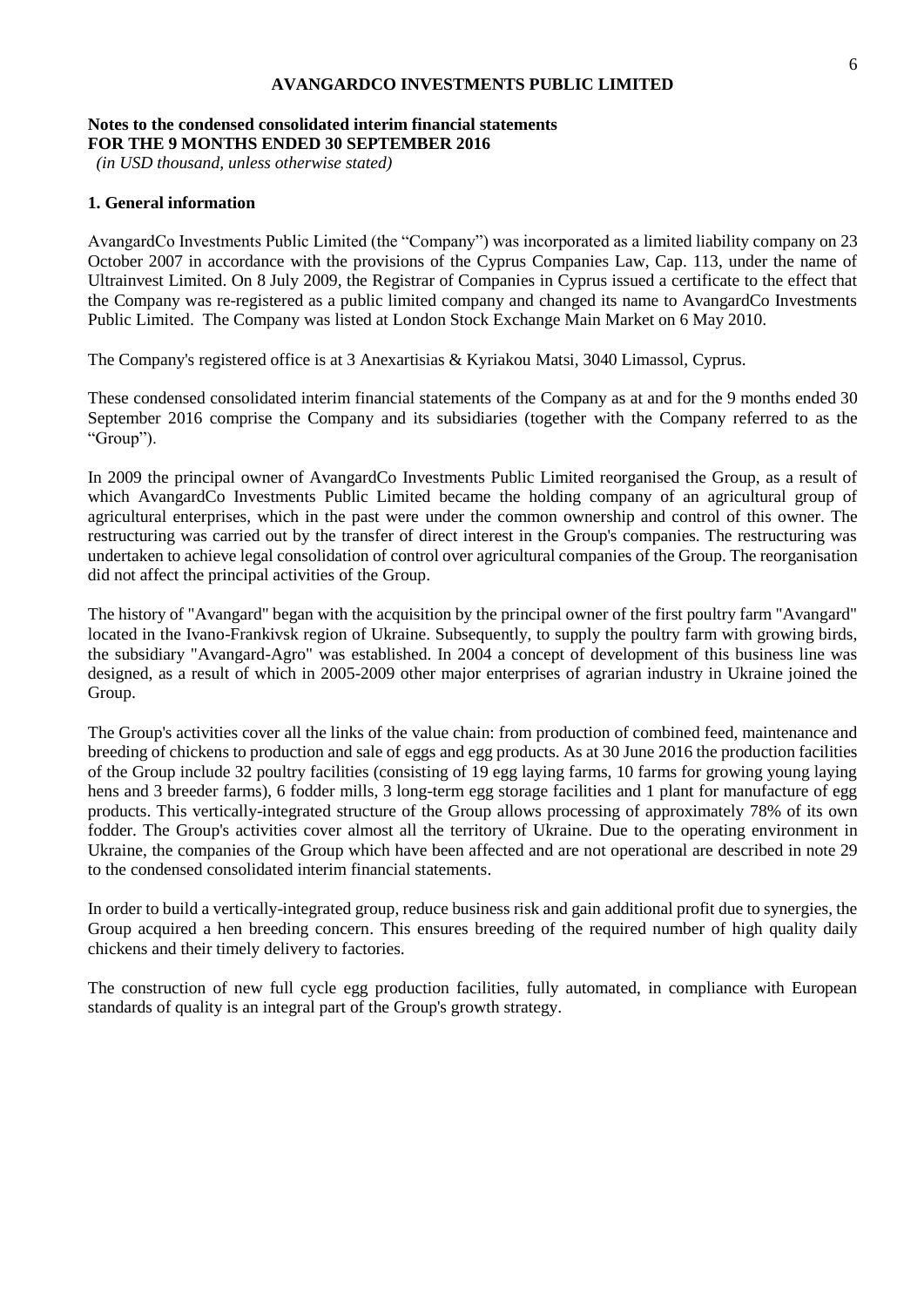# **Notes to the condensed consolidated interim financial statements FOR THE 9 MONTHS ENDED 30 SEPTEMBER 2016**

*(in USD thousand, unless otherwise stated)*

# **1. General information (cont.)**

The Group's subsidiaries all of which are incorporated in Ukraine, their principal activities and the effective ownership interests are as follows:

| Company name                                                                             | <b>Principal</b><br><b>Activity</b>                     | <b>Country of</b><br>registration | Ownership<br>interest $(\%$ ) 30<br>September 2016 | Ownership<br>interest $(\%$ ) 31<br>December 2015 |
|------------------------------------------------------------------------------------------|---------------------------------------------------------|-----------------------------------|----------------------------------------------------|---------------------------------------------------|
| PJSC Agroholding Avangard (PJSC Ptakhohospodarstvo Chervonyi<br>Prapor)                  | Keeping of                                              | Ukraine                           | 98,00%                                             | 98,00%                                            |
| LLC Yuzhnaya - Holding                                                                   | technical<br>laying hen,                                | Ukraine                           | 100,00%                                            | 100,00%                                           |
| PPB LLC Ptytsecompleks                                                                   | production and                                          | Ukraine                           | 100,00%                                            | 100,00%                                           |
| <b>PSPC</b> Interbusiness                                                                | selling of eggs                                         | Ukraine                           | 100,00%                                            | 100,00%                                           |
| SC Avangard-Agro of PJSC Agroholding Avangard                                            |                                                         | Ukraine                           | 98,00%                                             | 98,00%                                            |
| SC Ptakhohospodarstvo Donetske of PSPC Interbusiness                                     |                                                         | Ukraine                           | 100,00%                                            | 100,00%                                           |
| LLC Slovyany                                                                             |                                                         | Ukraine                           | 90,00%                                             | 90,00%                                            |
| SC Ptakhohospodarstvo Lozuvatske of Avangardco Investments Public<br>Limited             | Incubation<br>(production<br>and sale of                | Ukraine                           | 100,00%                                            | 100,00%                                           |
| SC Zorya of PJSC Agroholding Avangard                                                    | day-old chick),<br>farming of                           | Ukraine                           | 98,00%                                             | 98,00%                                            |
| SC Ptakhofabryka Chervonyi Prapor Poultry, of PJSC Ptakhohospodarstvo<br>ChervoniyPrapor | young poultry<br>for sale                               | Ukraine                           | 98,00%                                             | 98,00%                                            |
| SC Ptakhohospodarstvo Yuzhnaya Holding of LLC Yuzhnaya Holding                           |                                                         | Ukraine                           | 100,00%                                            | 100,00%                                           |
| SC Ptakhogopodarstvo Volnovaske of PSPC Interbusiness                                    |                                                         | Ukraine                           | 100,00%                                            | 100,00%                                           |
| SC Ptakhohospodarstvo Chornobaivske of PJSC Agroholding Avangard                         |                                                         | Ukraine                           | 98,00%                                             | 98,00%                                            |
| LLC Rohatyn-Korm                                                                         |                                                         | Ukraine                           | 100,00%                                            | 100,00%                                           |
| PJSC Vuhlehirskyi Eksperementalnyi Kombikormovyi Zavod                                   | Production and                                          | Ukraine                           | 100,00%                                            | 100,00%                                           |
| PJSC Volnovaskyi Kombinat Khliboproduktiv                                                | selling of<br>animal feed                               | Ukraine                           | 99,00%                                             | 99,00%                                            |
| LLC Kamyanets-Podilsky Kombikormoviy Zavod                                               |                                                         | Ukraine                           | 98,00%                                             | 98,00%                                            |
| LLC Pershe Travnya Kombikormoviy Zavod                                                   |                                                         | Ukraine                           | 98,00%                                             | 98,00%                                            |
| LLC Imperovo Foods                                                                       | Processing of<br>eggs and<br>selling of egg<br>products | Ukraine                           | 96,00%                                             | 96,00%                                            |
|                                                                                          | Rendering<br>services under<br>guarantee                |                                   |                                                    |                                                   |
| LLC Agramyi Holding Avangard                                                             | agreements<br>Rental services                           | Ukraine                           | 100,00%                                            | 100,00%                                           |
| LLC Torgivenlniy Dim Avangard (LLC Imperovo LTD)                                         |                                                         | Ukraine                           | 99,00%                                             | 99,00%                                            |
| LLC "GENERAL KONSTRAKSHYN"                                                               |                                                         | Ukraine                           | 98.00%                                             | 98,00%                                            |
| LLC "LOHISTYK AGROTRADE"                                                                 |                                                         | Ukraine                           | 100,00%                                            | 100,00%                                           |
| LLC "REMTREYDSTANDART"                                                                   |                                                         | Ukraine                           | 98,00%                                             | 98,00%                                            |
| LLC "COMPANY NEW REGION"                                                                 |                                                         | Ukraine                           | 98,00%                                             | 98,00%                                            |
| LLS "PRIME LEADER"                                                                       |                                                         | Ukraine                           | 98,00%                                             | 98,00%                                            |
| LLC "CITY REGION"                                                                        | Assets holding                                          | Ukraine                           | 98,00%                                             | 98,00%                                            |
| LLC "FORVARDTRANS"                                                                       | companies                                               | Ukraine                           | 98,00%                                             | 98,00%                                            |
| LLC "UNITED LOHISTYK"                                                                    |                                                         | Ukraine                           | 98,00%                                             | 98,00%                                            |
| LLC "AGROTRADE BUSINESS"                                                                 |                                                         | Ukraine                           | 98,00%                                             | 98,00%                                            |
| LLC "KOMERTSBUDPLAST"                                                                    |                                                         | Ukraine                           | 98,00%                                             | 98,00%                                            |
| LLC "AGROMASH-ZAHID"                                                                     |                                                         | Ukraine                           | 98,00%                                             | 98,00%                                            |
| LLC "STC-INVESTMENTS"                                                                    |                                                         | Ukraine                           | 98,00%                                             | 98,00%                                            |
| LLC "TRANSMAGISTRAL"                                                                     |                                                         | Ukraine                           | 93,00%                                             | 92,00%                                            |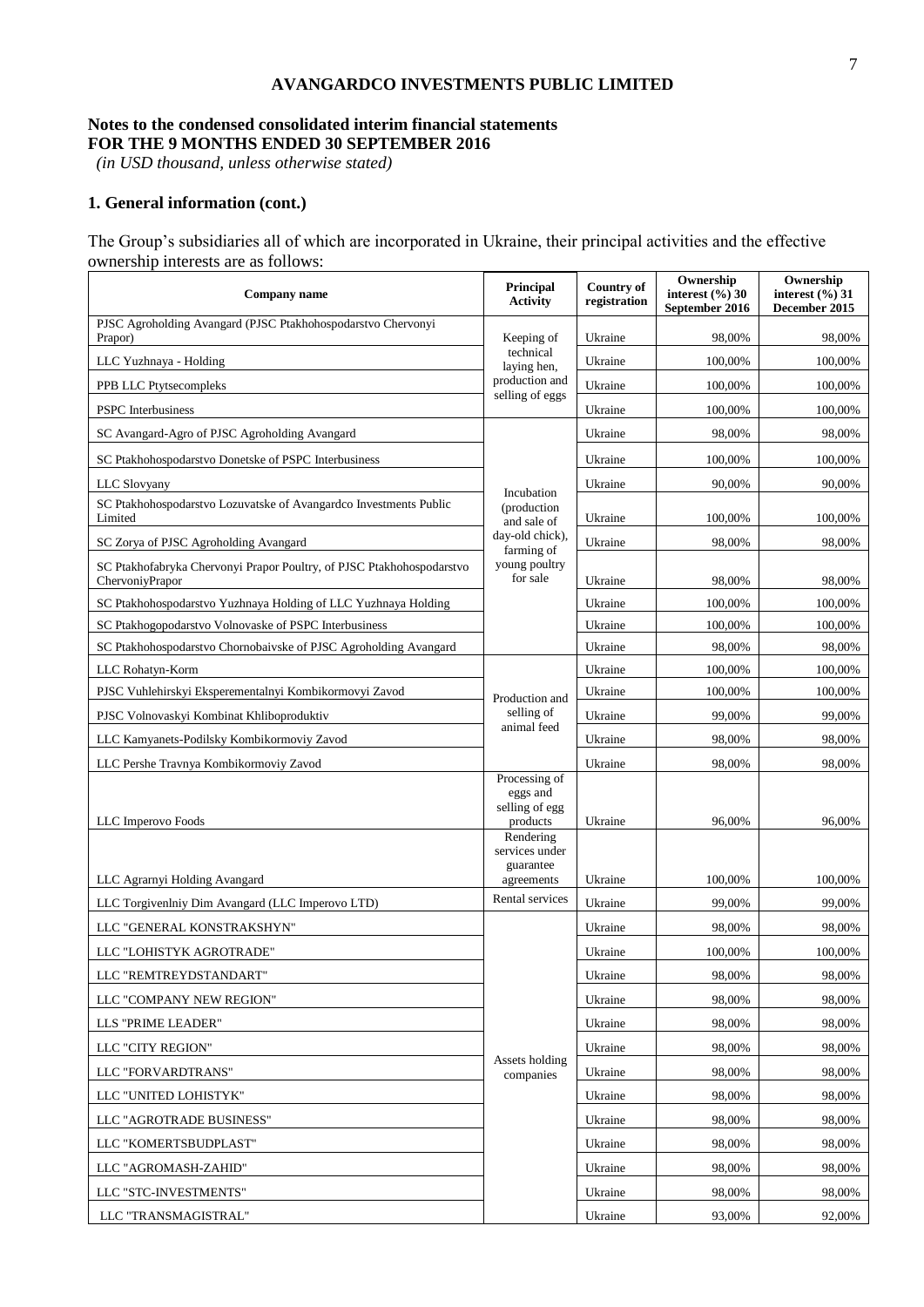#### **Notes to the condensed consolidated interim financial statements FOR THE 9 MONTHS ENDED 30 SEPTEMBER 2016**

*(in USD thousand, unless otherwise stated)*

#### **1. General information (cont.)**

| Company name                                                          | Principal<br><b>Activity</b> | <b>Country of</b><br>registration | Ownership<br>interest $(\%$ ) 30<br><b>June 2016</b> | Ownership<br>interest $(\%$ ) 31<br>December 2015 |
|-----------------------------------------------------------------------|------------------------------|-----------------------------------|------------------------------------------------------|---------------------------------------------------|
| PJSC Avangard*                                                        |                              | Ukraine                           | 0.00%                                                | 99,00%                                            |
| PJSC Chornobaivske*                                                   |                              | Ukraine                           | 0,00%                                                | 97,00%                                            |
| PJSC Agrofirma Avis*                                                  |                              | Ukraine                           | 0,00%                                                | 100,00%                                           |
| PJSC Kirovskiy*                                                       |                              | Ukraine                           | 0,00%                                                | 100,00%                                           |
| SC Ptakhofabryka Lozuvatska of Avangardco Investments Public Limited* |                              | Ukraine                           | 0,00%                                                | 100,00%                                           |
| LLC Makarivska Ptakhofabryka*                                         | Dormant                      | Ukraine                           | 0,00%                                                | 100,00%                                           |
| LLC PF Volnovaska*                                                    |                              | Ukraine                           | 0,00%                                                | 100,00%                                           |
| PJSC Cross-PF Zorya*                                                  |                              | Ukraine                           | 0,00%                                                | 89,00%                                            |
| PJSC Ptakhofabryka Pershe Travnya*                                    |                              | Ukraine                           | 0,00%                                                | 93,00%                                            |
| PJSC Chernivetska Ptakhofabryka*                                      |                              | Ukraine                           | 0,00%                                                | 98,00%                                            |
| ALLC Donetska Ptakhofabryka*                                          |                              | Ukraine                           | 0,00%                                                | 100,00%                                           |
| LLC Torgivenlniy Budynok Bohodukhivska Ptakhofabryka*                 |                              | Ukraine                           | 100,00%                                              | 100.00%                                           |

\*As at 31 December 2015 the Group completed the process of restructuring through transfer of assets and liabilities. The following companies' assets and liabilities were transferred to PJSC Agroholding Avangard (PJSC Ptakhohospodarstvo Chervonyi Prapor): PJSC Avangard, PJSC Chornobaivske, PJSC Agrofirma Avis, PJSC Kirovskiy, PJSC Cross-PF Zorya, PJSC Ptakhofabryka Pershe Travnya, PJSC Chernivetska Ptakhofabryka. Additionaly, the assets and liabilities of: SC Ptakhofabryka Lozuvatska of Avangardco Investments Public Limited, LLC Makarivska Ptakhofabryka, LLC PF Volnovaska, ALLC Donetska Ptakhofabryka, LLC Areal-Snigurivka, LLC Torgivenlniy Budynok Bohodukhivska Ptakhofabryka, SC Rogatynska Ptakhofabryka of PJSC Avangard, SC Gorodenkivska Ptakhofabryka of PJSC Avangard were transferred to PSPC Interbusiness. Currently the company LLC Torgivenlniy Budynok Bohodukhivska is in the process of liquidation as legal entity. Companies: PJSC Avangard, PJSC Chornobaivske, PJSC Agrofirma Avis, PJSC Kirovskiy, PJSC Cross-PF Zorya, PJSC Ptakhofabryka Pershe Travnya, PJSC Chernivetska Ptakhofabryka, SC Ptakhofabryka Lozuvatska of Avangardco Investments Public Limited, LLC Makarivska Ptakhofabryka, LLC PF Volnovaska, ALLC Donetska Ptakhofabryka are liquidated as legal entities.

The parent company of the Group is AvangardCo Investments Public Limited, registered in Cyprus, with an issued share capital of 6 387 185 ordinary shares as at 30 September 2016 with nominal value of  $\epsilon$  0,10 per share.

|                        | 30 September 2016 |                               | 31 December 2015    |                               |  |
|------------------------|-------------------|-------------------------------|---------------------|-------------------------------|--|
| Owner                  | Number of shares  | Ownership<br>interest $(\% )$ | Number of<br>shares | Ownership<br>interest $(\% )$ |  |
| <b>Omtron Limited</b>  | 1 848 575         | 28,9%                         | 1 848 575           | 28,9%                         |  |
| Tanchem Limited        | 926 280           | 14,5%                         | 926 280             | 14,5%                         |  |
| Mobco Limited          |                   |                               |                     |                               |  |
| BNY (Nominees) Limited | 1 437 500         | 22.5%                         | 1 437 500           | 22,5%                         |  |
| UkrLandFarming Plc     | 2 174 825         | 34,1%                         | 2 174 825           | 34,1%                         |  |
| Other                  | 4                 |                               | 4                   |                               |  |
|                        | 6 3 8 7 1 8 5     | 100.0%                        | 6 3 8 7 1 8 5       | 100,0%                        |  |

The shares were distributed as follows: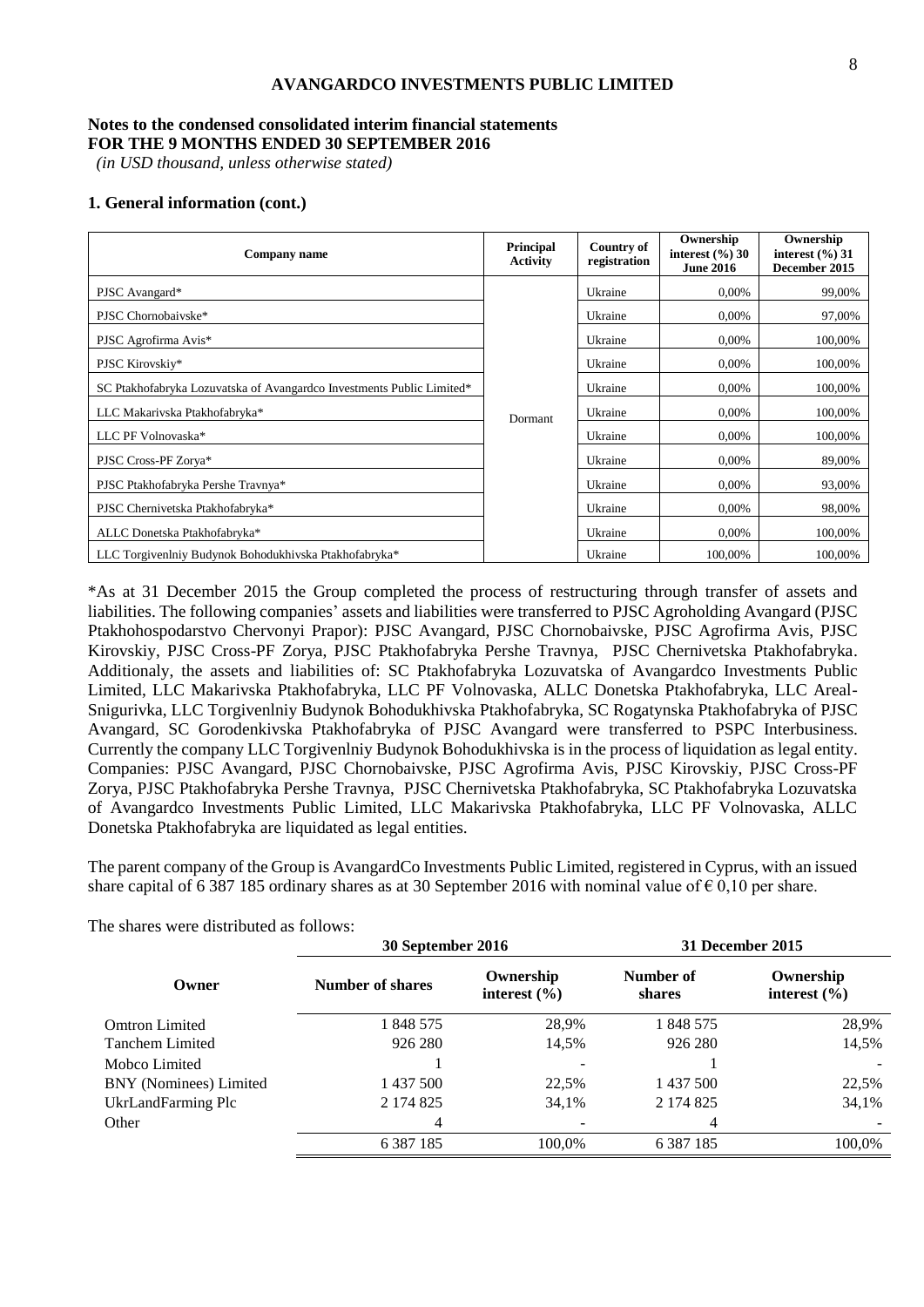#### **Notes to the condensed consolidated interim financial statements FOR THE 9 MONTHS ENDED 30 SEPTEMBER 2016**

*(in USD thousand, unless otherwise stated)*

#### **1. General information (cont.)**

As at 30 September 2016 and 31 December 2015 the interests in Omtron Limited and Tanchem Limited beneficially owned by UkrLandFarming Plc were as follows:

|                       | Ownership interest $(\% )$ | Ownership interest $(\% )$ |
|-----------------------|----------------------------|----------------------------|
|                       | as at 30 September 2016    | as at 31 December 2015     |
| <b>Omtron Limited</b> | 100%                       | 100%                       |
| Tanchem Limited       | 100%                       | 100%                       |

As at 30 September 2016 and 31 December 2015 the direct interests in Mobco Limited and UkrLandFarming Plc beneficially owned by Oleg Bakhmatyuk ("the beneficial owner" hereinafter) were as follows:

|                    | Ownership interest $(\% )$<br>as at 30 September 2016 | Ownership interest $(\% )$<br>as at 31 December 2015 |  |  |
|--------------------|-------------------------------------------------------|------------------------------------------------------|--|--|
| Mobco Limited      | 100\%                                                 | 100%                                                 |  |  |
| UkrLandFarming Plc | 95%                                                   | 95%                                                  |  |  |

#### **2. Basis of preparation**

#### **2.1 Statement of compliance**

These condensed consolidated interim financial statements as at and for the 9 months ended 30 September 2016 have been prepared in accordance with International Accounting Standard (IAS) 34 "Interim Financial Reporting", and should be read in conjuction with the Group's last annual consolidated financial statements as at and for the year ended 31 December 2015 ("last annual financial statements"). These condensed consolidated interim financial statements do not include all the information required for a complete set of IFRS financial statements. However, selected explanatory notes are included to explain events and transactions that are significant to an understanding of the changes in the Group's financial position and performance since the last financial statements.

#### **2.2 Basis of measurement**

These condensed consolidated interim financial statements have been prepared on the historical cost basis, except for the biological assets which are measured at fair value and bonds, loans and investments held to maturity which are measured at amortised cost.

#### **2.3 Functional and presentation currency**

The functional currency of all companies of the Group is the Ukrainian Hryvnia ("UAH") except in the case of the Cyprus parent company, AvangardCo Investments Public Limited, whose functional currency changed from UAH to Euro ("EUR") as from 1 January 2014. Transactions in currencies other than the functional currency of the Group's companies are treated as transactions in foreign currencies. The Group's management decided to use US dollar ("USD") as the presentation currency for financial and management reporting purposes. Exchange differences arising are classified as equity and transferred to the translation reserve.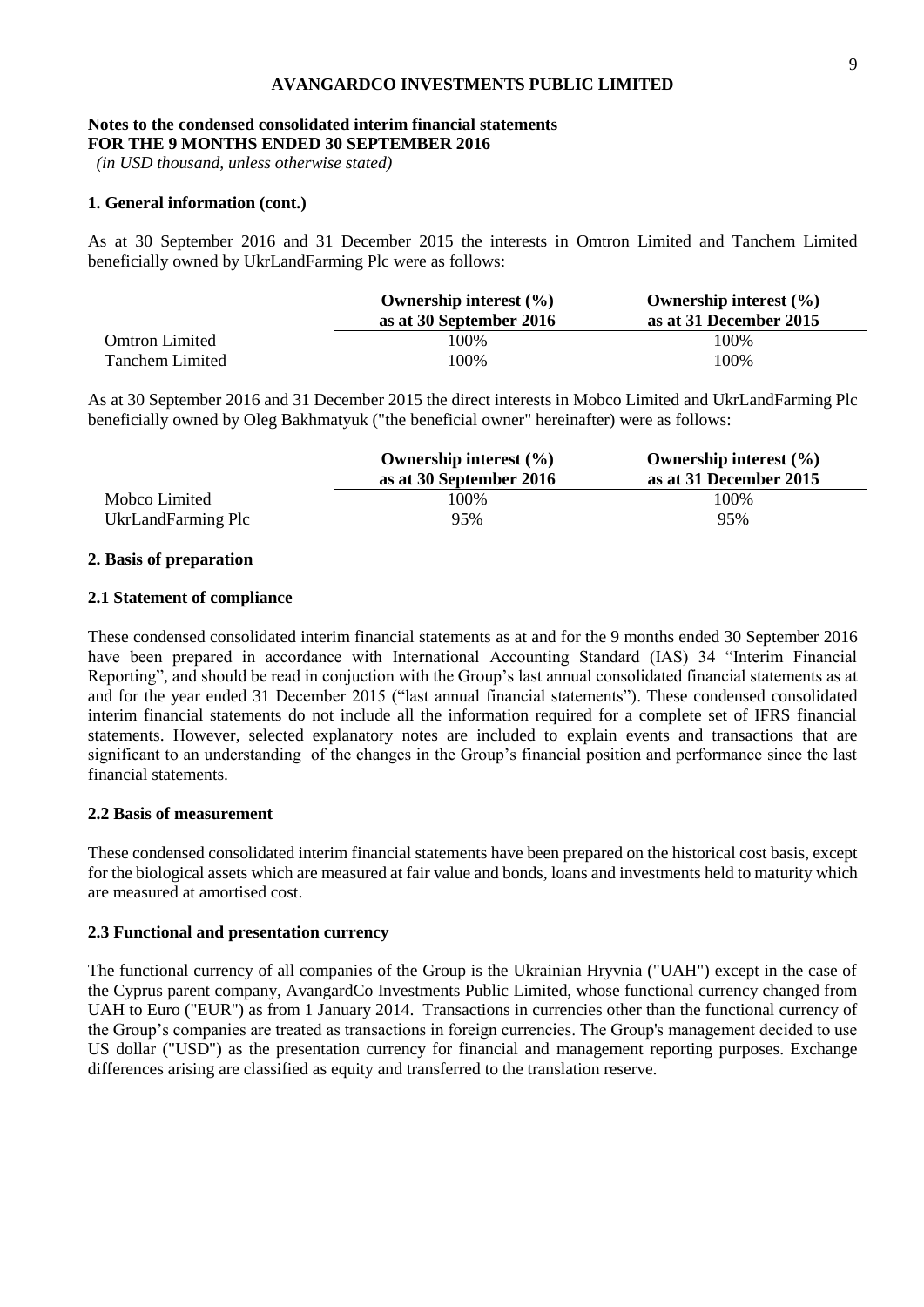#### **Notes to the condensed consolidated interim financial statements FOR THE 9 MONTHS ENDED 30 SEPTEMBER 2016**

*(in USD thousand, unless otherwise stated)*

#### **2. Basis of preparation (cont.)**

#### **2.4 Going concern basis**

These condensed consolidated interim financial statements have been prepared under the going concern basis, which assumes the realisation of assets and settlement of liabilities in the course of ordinary economic activity. Renewals of the Group's assets, and the future activities of the Group, are significantly influenced by the current and future economic environment in Ukraine. The Board of Directors and Management are closely monitoring the events in the current operating environment of the Group and consider that the Group is able to continue its operations as a going concern.

# **3. Significant accounting policies**

The accounting policies applied in these condensed consolidated interim financial statements are the same as those applied in the Group's annual consolidated financial statements as at and for the year ended 31 December 2015.

#### **3.1 Foreign currency translation**

#### *(а) Transactions and balances*

Transactions in foreign currencies are initially recorded by the Group entities at their respective functional currency rates prevailing at the date of the transaction.

Monetary assets and liabilities are translated into the functional currency of each company included into the Group, at the rates ruling at the reporting period. Foreign exchange gains and losses, arising from transactions in foreign currency, and also from translation of monetary assets and liabilities into the functional currency of each company included into the Group at the rate ruling at the end of the year, are recognised to profit or loss.

The exchange rates used for the preparation of these condensed consolidated interim financial statements, are presented as follows:

|                   |                      | Weighted                                                  |                     | Weighted                                                  |                      |
|-------------------|----------------------|-----------------------------------------------------------|---------------------|-----------------------------------------------------------|----------------------|
| <b>Currency</b>   | 30 September<br>2016 | average for the<br>9 months ended<br>30 September<br>2016 | 31 December<br>2015 | average for the<br>9 months ended<br>30 September<br>2015 | 30 September<br>2015 |
| US dollar to      |                      |                                                           |                     |                                                           |                      |
| Ukrainian Hryvnia | 25,9119              | 25,4303                                                   | 24,0007             | 21,4852                                                   | 21,5275              |
| Euro              | 0,8912               | 0,8957                                                    | 0,9152              | 0,8978                                                    | 0,8925               |

The empowerment of the USD against UAH has resulted in the reduction of various values disclosed in the statements of profit or loss and of financial position. This reduction is applicable only in case of translation into presentation currency.

The foreign currencies may be freely convertible to the territory of Ukraine at the exchange rate which is close to the exchange rate established by the National Bank of Ukraine. At the moment, the Ukrainian Hryvnia is not a freely convertible currency outside of Ukraine.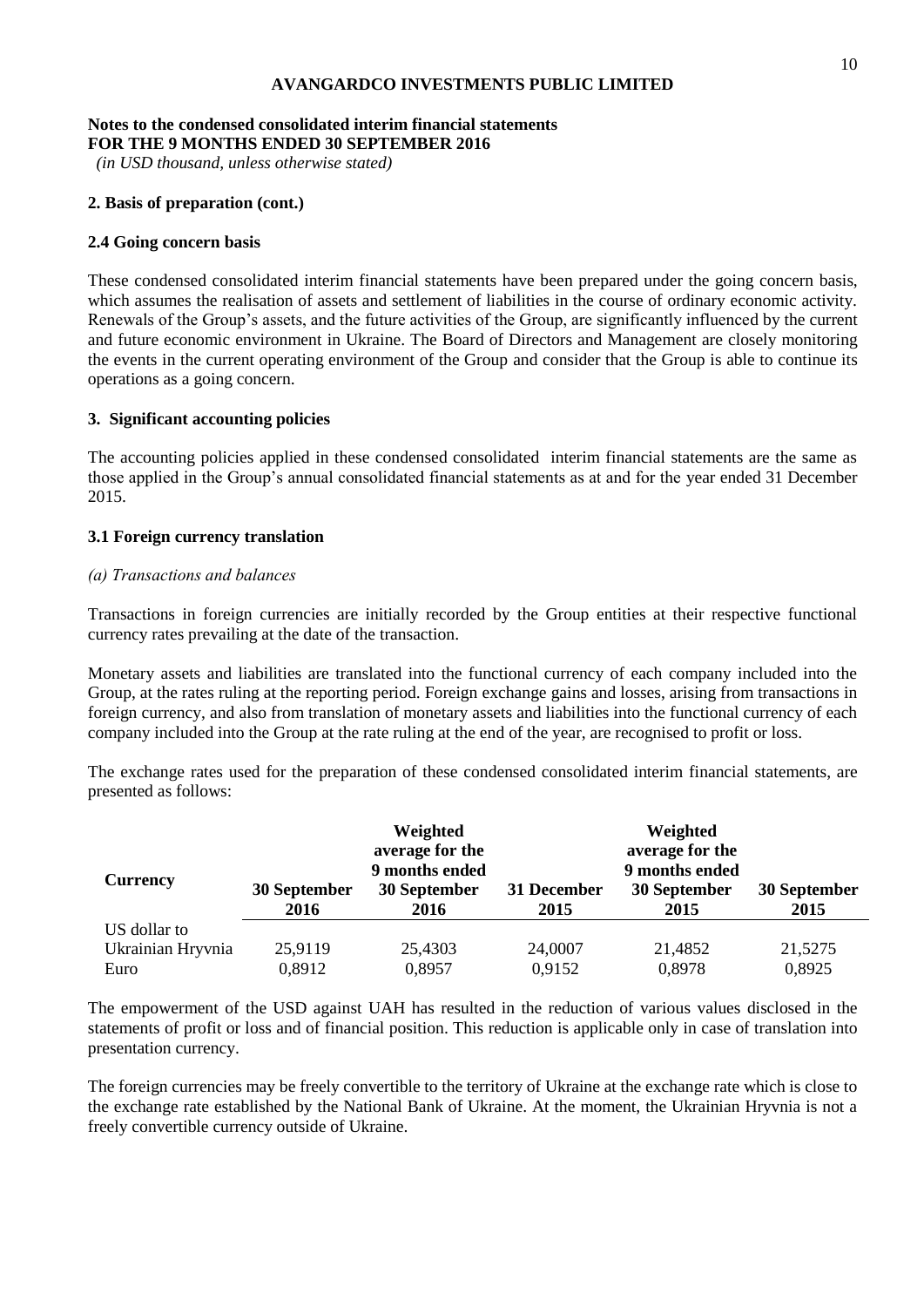#### **Notes to the condensed consolidated interim financial statements FOR THE 9 MONTHS ENDED 30 SEPTEMBER 2016**

*(in USD thousand, unless otherwise stated)*

# **4. Biological assets**

|                                  | 30 September 2016 | 31 December 2015 |
|----------------------------------|-------------------|------------------|
| Non-current biological assets    |                   |                  |
| Replacement poultry              | 3 0 1 4           | 13 403           |
|                                  | 3 0 1 4           | 13 403           |
| <b>Current biological assets</b> |                   |                  |
| Commercial poultry               | 12415             | 13736            |
|                                  | 12 4 15           | 13736            |
| <b>Total</b>                     | 15 4 29           | 27 139           |

# **5. Inventories**

Inventories as at 30 September 2016 and 31 December 2015 were as follows:

|                               | 30 September 2016 | 31 December 2015 |
|-------------------------------|-------------------|------------------|
| Raw and basic materials       | 28 5 68           | 38 733           |
| Work-in-progress              | 310               | 51               |
| Agricultural produce          | 1451              | 356              |
| Finished goods                | 22 5 32           | 8 3 5 7          |
| Package and packing materials | 5 7 9 3           | 7 9 0 4          |
| Goods for resale              | 148               | 1 5 6 2          |
| Other inventories             | 2 0 6 4           | 1 1 8 6          |
|                               | 60 866            | 58 149           |

# **6. Cash and cash equivalents**

Cash and cash equivalents as at 30 September 2016 and 31 December 2015 were as follows:

|                                                                                            | 30 September 2016 | 31 December 2015 |
|--------------------------------------------------------------------------------------------|-------------------|------------------|
| Cash in banks                                                                              | 14 305            | 31 301           |
| Cash in hand                                                                               |                   |                  |
| Cash and cash equivalents represented in condensed<br>consolidated statement of cash flows | 14 306            | 31 307           |

### **7. Long-term loans**

Long-term loans as at 30 September 2016 and 31 December 2015 were as follows:

|                                                           | 30 September 2016 | 31 December 2015 |
|-----------------------------------------------------------|-------------------|------------------|
| Long-term bank loans in national currency                 | 845               | 913              |
| Long-term bank loans in foreign currency                  | 82 3 95           | 82 156           |
| <b>Total loans</b>                                        | 83 240            | 83 069           |
| Commodity credit                                          | 342               | 369              |
|                                                           | 83 5 82           | 83 438           |
| Current portion of non-current liabilities for bank loans |                   |                  |
| in national currency                                      | (845)             | (456)            |
| Current portion of non-current liabilities for bank loans |                   |                  |
| in foreign currency                                       | (30573)           | (18 559)         |
|                                                           | 52 164            | 64 423           |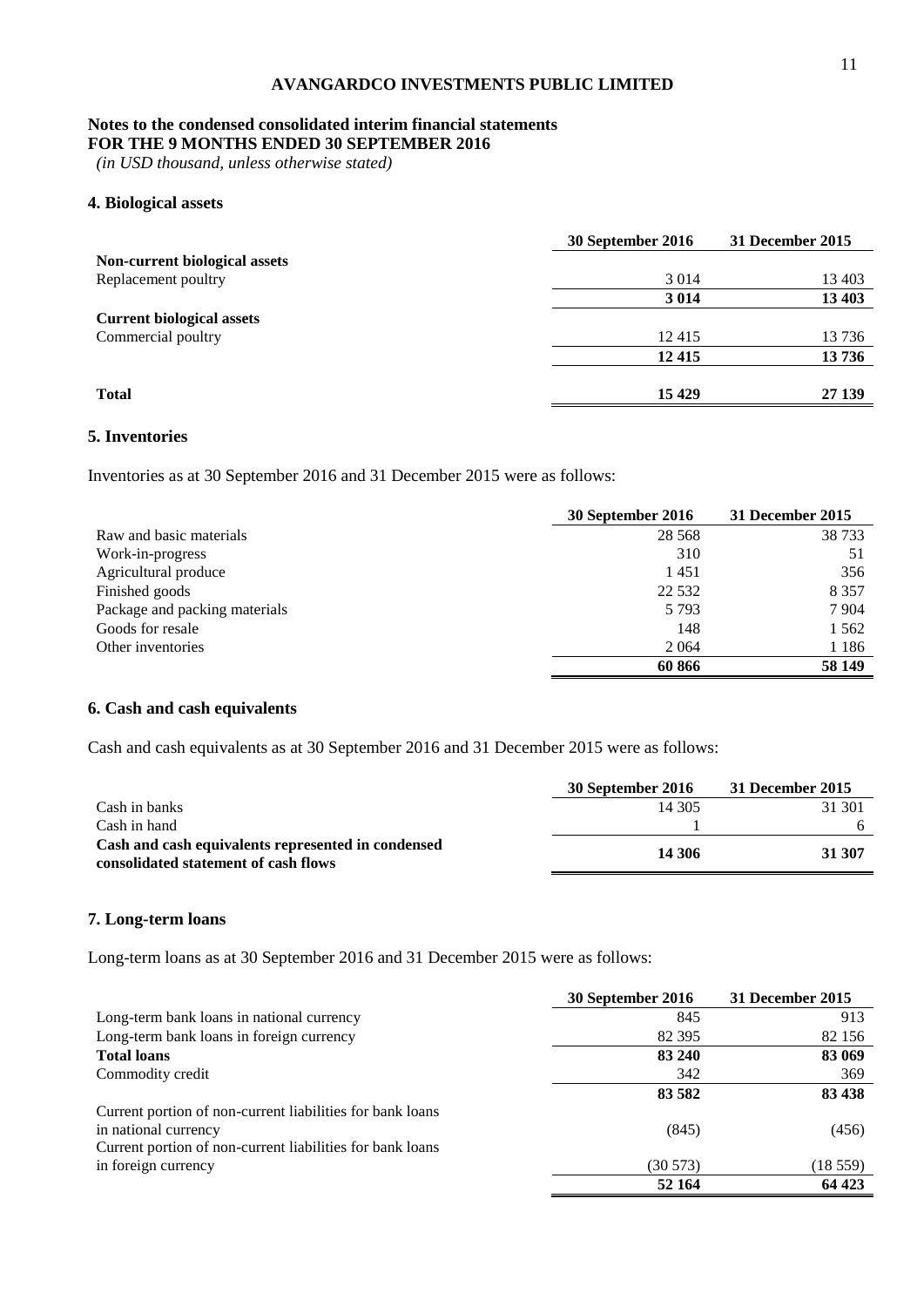# **Notes to the condensed consolidated interim financial statements FOR THE 9 MONTHS ENDED 30 SEPTEMBER 2016**

*(in USD thousand, unless otherwise stated)*

### **8. Bond liabilities**

On 29 October 2010, the Company issued 2 000 five year non-convertible bonds with par value equal to USD 100 000 each. The Notes have been admitted to the official list of the UK listing Authority and to trading on London Stock Exchange plc's regulated market with effect from 1 November 2010. The USD 200 000 000 10% Notes, bear interest from 29 October 2010 at a rate of 10% per annum payable semi annually in arrears on 29 April and 29 October in each year, commencing on 29 April 2011. The maturity date is 29 October 2015 and the placement price was 98,093% of the principal amount of the Notes.

Considering different options regarding the maturity of the bonds, the Company has successfully completed a restructuring of its USD 200m 10% Notes due in 29 October 2015 via a Scheme of Arrangement ( the "Scheme"). The Scheme was approved by a majority in number representing more than 75% in value of creditors present and voting either in person or by proxy at the Scheme Meeting held on 22 October 2015. Following this, by an order dated 26 October 2015, the High Court of Justice of England and Wales sanctioned the Scheme.

As a result of the Scheme the following key amendments were made to the terms and conditions of the Notes:

- Maturity: Amended to 29 October 2018, 100% of principal to be redeemed at this date.
- *Coupon:* The 5% coupon will be payable on 29 October 2015 (representing the semi-annual payment of the existing 10% coupon), with 2% to be paid in cash as a regular coupon payment and 3% to be paid as payment in kind ("PIK"). The 10% coupon will be payable semi-annually in arrears on 29 April and 29 October of each year, commencing 29 April 2016, but subject to the following PIK and cash payment provisions:

| Interest payment date | PIK Interest % | Cash Interest % |
|-----------------------|----------------|-----------------|
| 29.04.16              | 75             | 25              |
| 29.10.16              |                | 25              |
| 29.04.17              | 50             | 50              |
| 29.10.17              | 50             | 50              |
| 29.04.18              | 25             | 75              |
| 29.10.18              |                | 100             |

The Company appointed UBS Limited as sole solicitation agent, Latham & Watkins as legal counsel, and DFKing as information and tabulation agent amongst other consultants to assist it in the implementation of the Scheme. Surety providers of the bonds following the Scheme were as follows: (1) LLC Torgivelniy Budynok Bohodukhivska Ptahofabryka, (2) PJSC Agroholding Avangard (PJSC Ptakhohospodarstvo Chervonyi Prapor), (3) LLC Imperovo Foods, (4) PSPC Interbusiness, (5) LLC Slovyany.

#### **9. Other accounts payable**

Other accounts payable as at 30 September 2016 and 31 December 2015 were as follows:

|                                                    | 30 September 2016 | 31 December 2015 |
|----------------------------------------------------|-------------------|------------------|
| Accrued expenses for future employee benefits      | 389               | 408              |
| Other accrued expenses                             | 218               | 217              |
| Wages and salaries and related taxes liabilities   | 503               | 209              |
| Other taxes and compulsory payments liabilities    | 35                | 11 006           |
| Accounts payable for property, plant and equipment | 67                | 160              |
| Advances received from customers                   | 38                | 528              |
| Interest payable on loans                          | 5481              | 2677             |
| Accrued coupon on bonds                            | 1 3 2 9           | 896              |
| Other payables                                     | 2 3 8 1           | 1857             |
|                                                    | 10 441            | 17958            |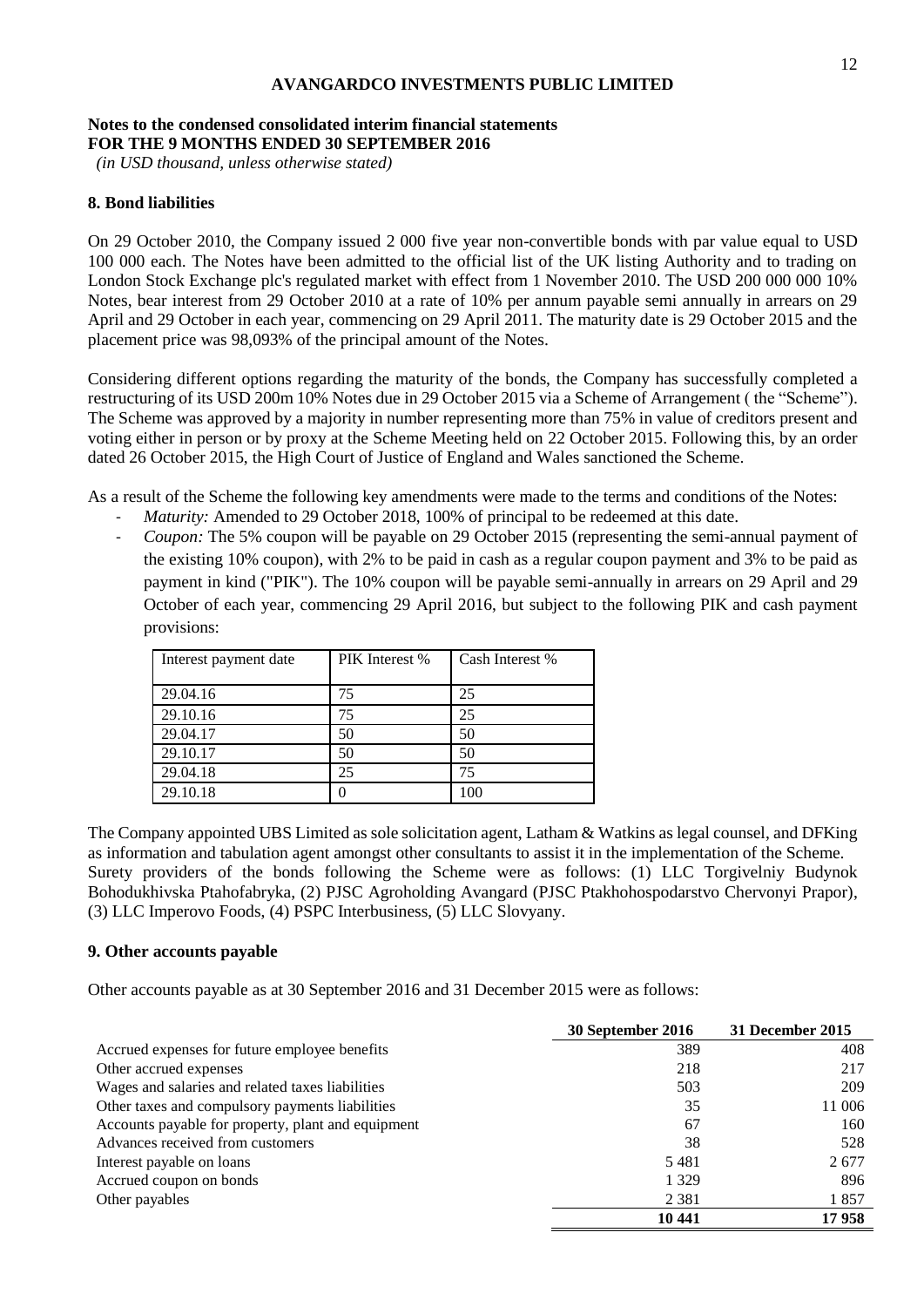#### **Notes to the condensed consolidated interim financial statements FOR THE 9 MONTHS ENDED 30 SEPTEMBER 2016**

*(in USD thousand, unless otherwise stated)*

# **10. Revenue**

Sales revenue for the 9 months ended 30 September 2016 and 30 September 2015 was as follows:

|                                               | 9 months ended    |                   |
|-----------------------------------------------|-------------------|-------------------|
|                                               | 30 September 2016 | 30 September 2015 |
| Revenue from finished goods                   | 95 328            | 176 209           |
| Revenue from goods sold and services rendered | 15 777            | 268               |
|                                               | 111 105           | 176 477           |

# **11. Cost of sales**

Cost of sales for the 9 months ended 30 September 2016 and 30 September 2015 was as follows:

|                                          |             | 9 months ended    |                   |  |
|------------------------------------------|-------------|-------------------|-------------------|--|
|                                          | <b>Note</b> | 30 September 2016 | 30 September 2015 |  |
| Cost of finished goods sold              | 12          | (88497)           | (165 780)         |  |
| Cost of goods sold and services rendered |             | (15 487)          | (367              |  |
|                                          |             | (103984)          | (166 147          |  |

### **12. Cost of sales by elements**

The cost of finished goods sold for the 9 months ended 30 September 2016 and 30 September 2015 was as follows:

|                                                   | 9 months ended |                   |                   |
|---------------------------------------------------|----------------|-------------------|-------------------|
|                                                   | <b>Note</b>    | 30 September 2016 | 30 September 2015 |
| Raw materials                                     |                | (68711)           | (122 731)         |
| Payroll of production personnel and related taxes |                | (2.655)           | (3988)            |
| Depreciation                                      |                | (11582)           | (17.545)          |
| Services provided by third parties                |                | (5477)            | (21406)           |
| Other expenses                                    |                | (72)              | (110)             |
|                                                   |                | (88497)           | (165 780)         |

## **13. Finance costs**

Finance costs for the 9 months ended 30 September 2016 and 30 September 2015 was as follows:

|                                        | 9 months ended    |                   |
|----------------------------------------|-------------------|-------------------|
|                                        | 30 September 2016 | 30 September 2015 |
| Interest payable on loans              | (6033)            | (4269)            |
| <b>Total finance expenses on loans</b> | (6033)            | (4269)            |
| Finance expenses on finance lease      |                   | (15)              |
| Finance expenses on bonds              | (11976)           | (15000)           |
| Other finance expenses                 | (1173)            | (1236)            |
|                                        | (19189)           | (20520)           |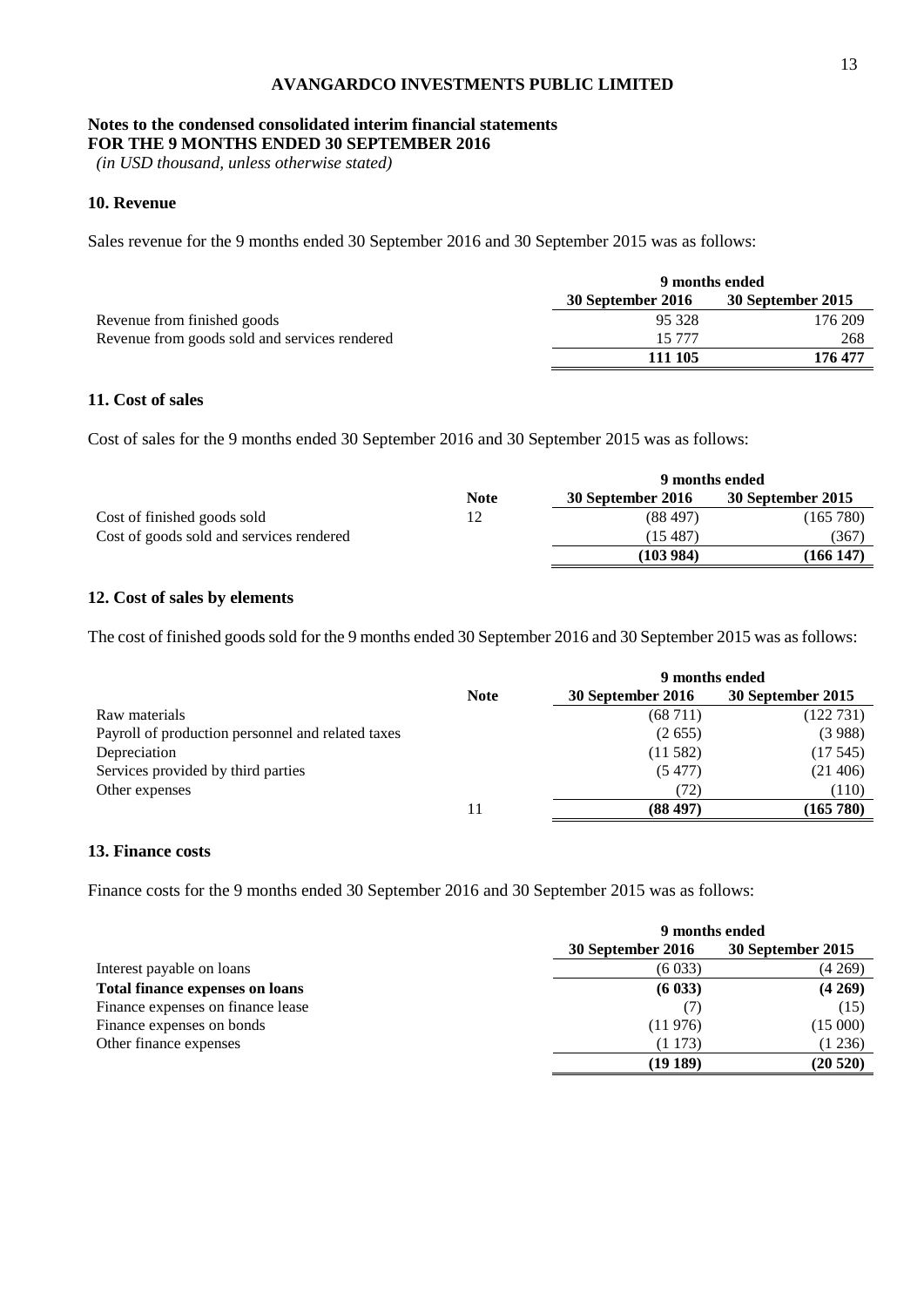#### **Notes to the condensed consolidated interim financial statements FOR THE 9 MONTHS ENDED 30 SEPTEMBER 2016**

*(in USD thousand, unless otherwise stated)*

# **14. Related party balances and transactions**

The Company is controlled by Oleg Bakhmatyuk, who directly or indirectly owns 77,5% of the Company's share capital. The remaining 22,5% of the shares are widely owned.

For the purposes of these condensed consolidated interim financial statements, parties are considered to be related if one party has the ability to control the other party, is under common control, or can exercise significant influence over the other party in making financial or operational decisions. In considering each possible related party relationship, attention is directed to the substance of the relationship, not merely the legal form.

According to these criteria the related parties of the Group are divided into the following categories:

- A. Key management personnel;
- B. Companies having the same top management;
- C. Companies in which the Group's owners have an equity interest;
- D. Companies in which activities are significantly influenced by the Group's owners.

Outstanding amounts of the Group for transactions with related parties as at 30 September 2016 and 31 December 2015 were as follows:

|                                                                                        | Outstanding balances with related parties as<br>at |                         |
|----------------------------------------------------------------------------------------|----------------------------------------------------|-------------------------|
|                                                                                        | 30 September<br>2016                               | <b>31 December 2015</b> |
| Prepayments and other current assets, net                                              |                                                    |                         |
| C. Companies in which the Group's owners have an<br>equity interest;                   |                                                    | 1                       |
| D. Companies in which activities are significantly<br>influenced by the Group's owners | 4 609                                              | 11 136                  |
|                                                                                        | 4 6 0 9                                            | 11 137                  |
| <b>Trade accounts receivable</b>                                                       |                                                    |                         |
| D. Companies in which activities are significantly<br>influenced by the Group's owners | 761                                                | 2 1 5 1                 |
|                                                                                        | 761                                                | 2 1 5 1                 |
| <b>Long-term finance lease</b>                                                         |                                                    |                         |
| D. Companies in which activities are significantly<br>influenced by the Group's owners |                                                    | 28                      |
|                                                                                        |                                                    | 28                      |
| <b>Current portion of non-current liabilities</b>                                      |                                                    |                         |
| D. Companies in which activities are significantly<br>influenced by the Group's owners |                                                    | 16                      |
|                                                                                        |                                                    | 16                      |
| Trade accounts payable                                                                 |                                                    |                         |
| D. Companies in which activities are significantly<br>influenced by the Group's owners |                                                    | $\overline{2}$          |
|                                                                                        |                                                    | $\overline{2}$          |
| <b>Other current liabilities</b>                                                       |                                                    |                         |
| C. Companies in which the Group's owners have an<br>equity interest;                   |                                                    | 48                      |
| D. Companies in which activities are significantly<br>influenced by the Group's owners | 85                                                 | 5                       |
|                                                                                        | 85                                                 | 53                      |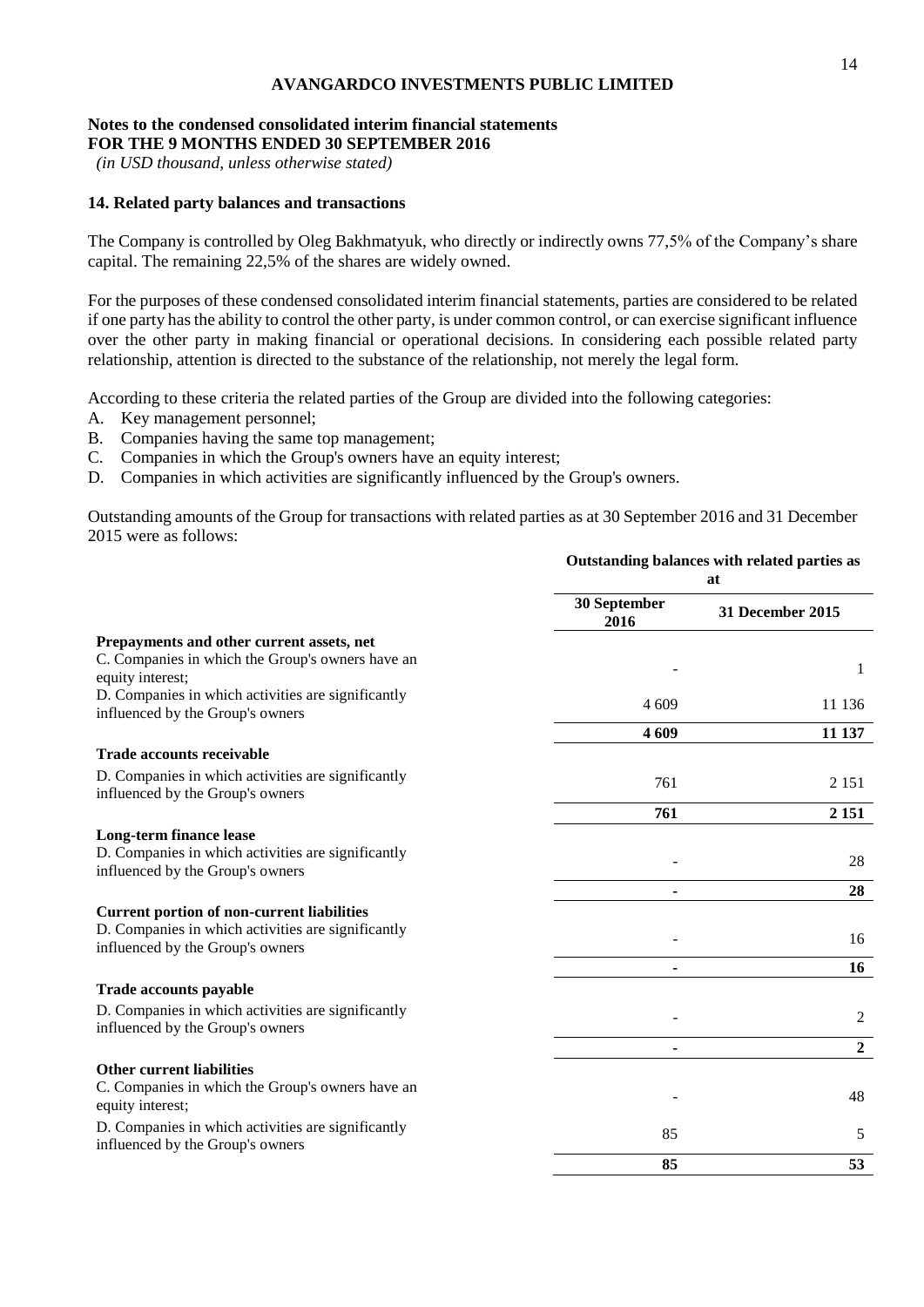### **Notes to the condensed consolidated interim financial statements FOR THE 9 MONTHS ENDED 30 SEPTEMBER 2016**

*(in USD thousand, unless otherwise stated)*

# **14. Related party balances and transactions (cont.)**

The Group's transactions with related parties for the 9 months ended 30 September 2016 and 30 September 2015 were as follows:

|                                                    | Transactions with related parties for the 6<br>months ended |                   |
|----------------------------------------------------|-------------------------------------------------------------|-------------------|
|                                                    | 30 September 2016                                           | 30 September 2015 |
| <b>Sales revenue</b>                               |                                                             |                   |
| D. Companies in which activities are significantly |                                                             |                   |
| influenced by the Group's owners                   | 16 06 6                                                     | 750               |
|                                                    | 16 066                                                      | 750               |
| General administrative expenses                    |                                                             |                   |
| D. Companies in which activities are significantly |                                                             |                   |
| influenced by the Group's owners                   | (16)                                                        | (46)              |
|                                                    | (16)                                                        | (46)              |
| <b>Distribution expenses</b>                       |                                                             |                   |
| D. Companies in which activities are significantly |                                                             |                   |
| influenced by the Group's owners                   | (1795)                                                      | (3896)            |
|                                                    | (1795)                                                      | (3896)            |
| Other operating income/(expenses), net             |                                                             |                   |
| D. Companies in which activities are significantly |                                                             |                   |
| influenced by the Group's owners                   | 517                                                         | (28546)           |
|                                                    | 517                                                         | (28546)           |
| <b>Finance income</b>                              |                                                             |                   |
| D. Companies in which activities are significantly |                                                             |                   |
| influenced by the Group's owners                   |                                                             | 30                |
|                                                    | ٠                                                           | 30                |
| <b>Finance costs</b>                               |                                                             |                   |
| D. Companies in which activities are significantly |                                                             |                   |
| influenced by the Group's owners                   |                                                             | (23)              |
|                                                    |                                                             | (23)              |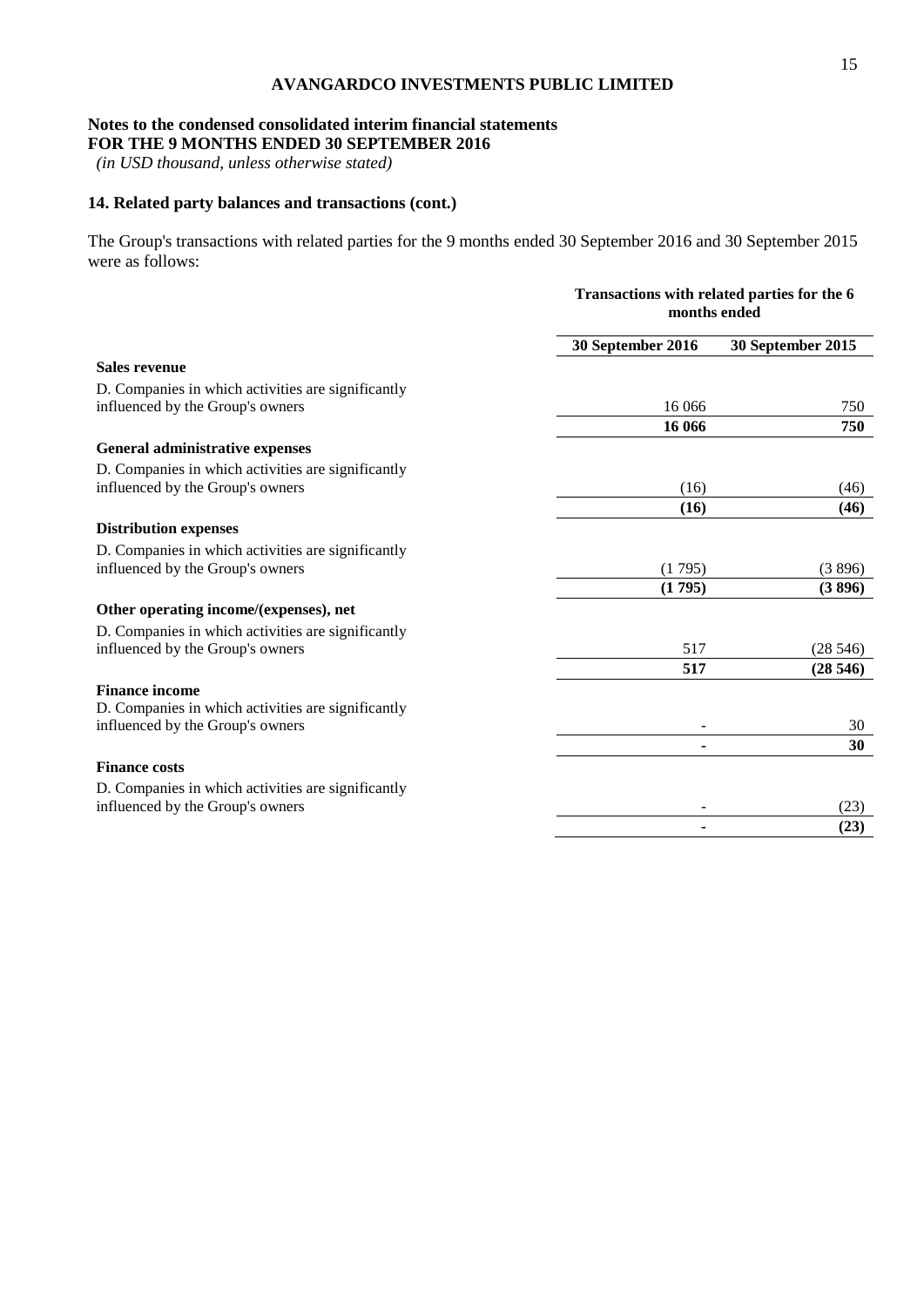#### **Notes to the condensed consolidated interim financial statements FOR THE 9 MONTHS ENDED 30 SEPTEMBER 2016**

*(in USD thousand, unless otherwise stated)*

# **15. Operating segments**

A reportable segment is a separable component of a business entity that produces goods or provides services to individuals (or groups of related products or services) in a particular economic environment that is subject to risks and generate revenues other than risks and income of those components that are peculiar to other reportable segments.

For the purpose of management, the Group is divided into the following reportable segments on the basis of produced goods and rendered services, and consists of the following 5 reportable segments:

- shell eggs breeding of industrial laying hens, production and sale of shell eggs;
- poultry incubation (production and sale of baby chicks), breeding of young birds for sale, as well as sale of birds for slaughter;
- animal feed production and sale of feeds;
- egg products processing and sale of egg products;
- other activities including sale of goods and services, sale of poultry meat and by-products, sale of plant production, sale of poultry manure etc.

Management monitors the operating results of each of the units separately for the purposes of making decisions about resources allocation and evaluation of operating results. The results of segments' activities are measured on the basis of operating profit or loss, its measurement is carried out accordingly to measurement of operating profit or loss in the consolidated financial statements.

|                                                               | Shell eggs | <b>Poultry</b>           | <b>Animal</b><br>feed | Egg<br>products | Other<br>activities | таразинств<br>and<br>elimination | <b>Total</b> |
|---------------------------------------------------------------|------------|--------------------------|-----------------------|-----------------|---------------------|----------------------------------|--------------|
| Sales revenue                                                 | 141 771    | 7862                     | 53 489                | 34 931          | 16 612              |                                  | 254 665      |
| Intra-group elimination                                       | (87396)    | (2105)                   | (53 398)              |                 | (661)               | $\overline{\phantom{a}}$         | (143 560)    |
| Revenue from external<br>buyers                               | 54 375     | 5757                     | 91                    | 34 931          | 15 951              | $\blacksquare$                   | 111 105      |
| Income from revaluation of<br>biological assets at fair value | (5254)     | 1 3 0 6                  |                       |                 |                     |                                  | (3948)       |
| Other operating expenses                                      | (14855)    | (352)                    | 366                   | (5077)          | (160)               | ÷                                | (20078)      |
| Income from government<br>grants and incentives               | 72         | 2                        |                       |                 |                     |                                  | 74           |
| <b>OPERATING</b><br>(LOSS)/PROFIT                             | (18823)    | 702                      | (413)                 | (1 235)         | (2818)              |                                  | (22587)      |
| Finance income                                                | 194        |                          |                       | 1967            | 36                  |                                  | 2 1 9 7      |
| Finance costs.<br><i>including:</i>                           | (84)       |                          |                       | (4571)          | (14534)             | Ξ.                               | (19189)      |
| Interest payable on loans                                     | (84)       |                          |                       | (4570)          | (1379)              |                                  | (6033)       |
| Income tax (expense)/credit                                   |            | $\overline{\phantom{0}}$ | (58)                  | 2 5 8 3         | 315                 | Ξ.                               | 2 8 4 0      |
| NET (LOSS)/PROFIT<br><b>FOR THE PERIOD</b>                    | (18713)    | 628                      | (471)                 | (3826)          | (16387)             | ٠                                | (38769)      |
| <b>TOTAL ASSETS</b>                                           | 2 222 201  | 73 699                   | 291 106               | 779 160         | 895 750             | (3713533)                        | 548 383      |
| <b>TOTAL LIABILITIES</b>                                      | 1 667 973  | 8610                     | 323 982               | 591 644         | 349 586             | (2551716)                        | 390 078      |

Reportable segment information for the 9 months ended 30 September 2016 was as follows:

**Adjustments**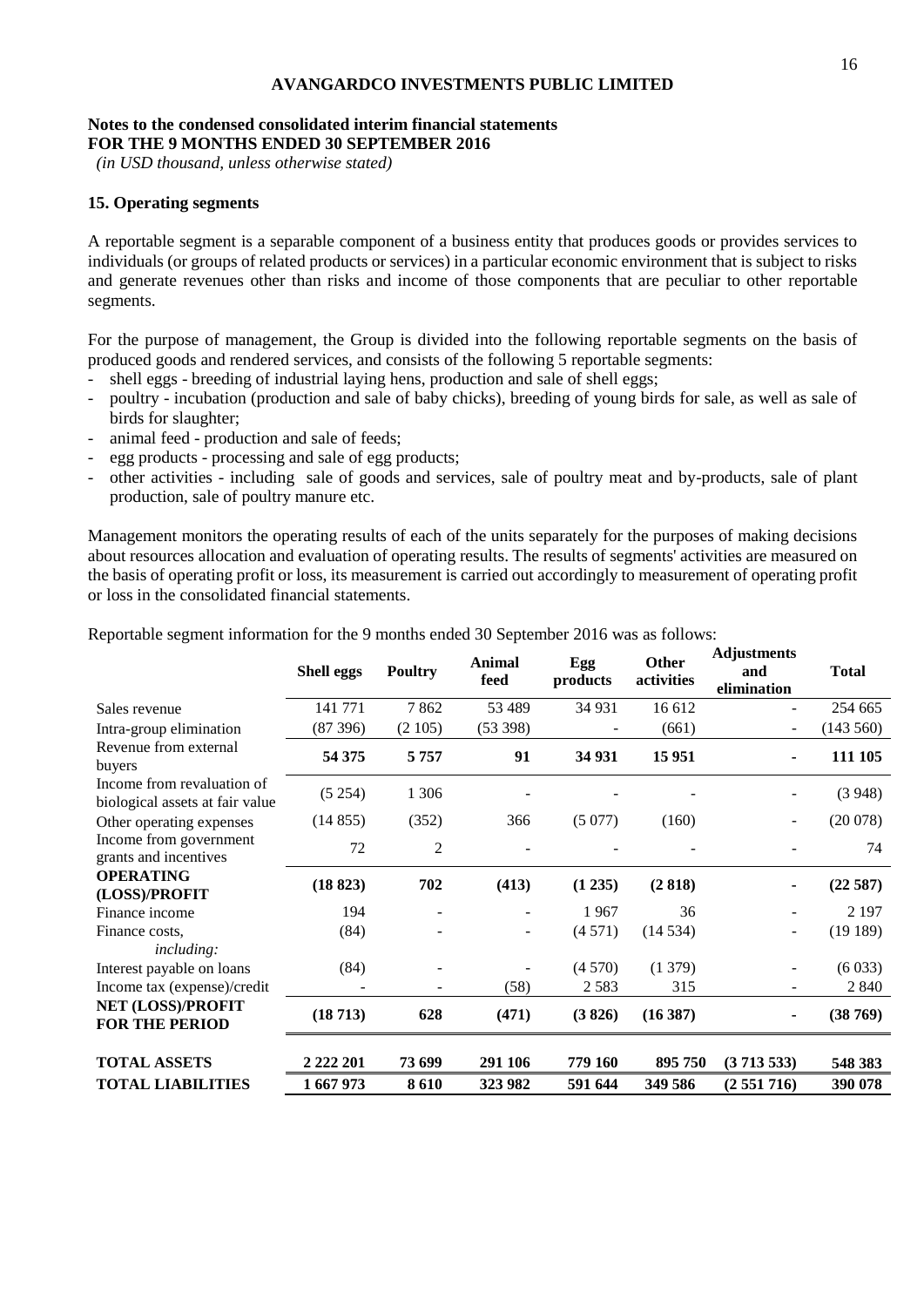#### **Notes to the condensed consolidated interim financial statements FOR THE 9 MONTHS ENDED 30 SEPTEMBER 2016**

*(in USD thousand, unless otherwise stated)*

# **15. Operating segments (cont.)**

Reportable segment information for the year ended 30 September 2015 was as follows:

|                                                               | <b>Shell eggs</b> | <b>Poultry</b> | Animal<br>feed | Egg<br>products | Other<br>activities | <b>Adjustments</b><br>and<br>elimination | <b>Total</b> |
|---------------------------------------------------------------|-------------------|----------------|----------------|-----------------|---------------------|------------------------------------------|--------------|
| Sales revenue                                                 | 210 014           | 21 817         | 120 957        | 48 440          | 746                 |                                          | 401 974      |
| Intra-group elimination                                       | (88649)           | (15806)        | (120)<br>595)  |                 | (448)               | $\overline{\phantom{a}}$                 | (225 498)    |
| Revenue from external<br>buyers                               | 121 365           | 6 0 11         | 363            | 48 440          | 298                 | Ξ.                                       | 176 477      |
| Income from revaluation of<br>biological assets at fair value | (3104)            | 5 6 9 5        |                |                 |                     |                                          | 2 5 9 0      |
| Other operating expenses                                      | (31 720)          | (735)          | (45039)        | (35 232)        | (738)               |                                          | (113 463)    |
| Income from government<br>grants and incentives               | 83                | 1              |                |                 |                     |                                          | 85           |
| <b>OPERATING LOSS</b>                                         | (25 771)          | 306            | (46282)        | (26392)         | (3 931)             |                                          | (102 069)    |
| Finance income                                                | 281               | 6              |                | 2 8 0 9         |                     |                                          | 3 0 9 7      |
| Finance costs.<br><i>including:</i>                           | (130)             |                |                | (2816)          | (17574)             |                                          | (20520)      |
| Interest payable on loans                                     | (119)             |                |                | (2815)          | (1334)              |                                          | (4269)       |
| Income tax (expense)/credit                                   |                   |                | (209)          | 2 7 0 5         | 6                   |                                          | 2 5 0 2      |
| <b>NET LOSS FOR THE</b><br><b>PERIOD</b>                      | (25548)           | 152            | (46 489)       | (29 421)        | (49181)             |                                          | (150 486)    |
| <b>TOTAL ASSETS</b>                                           | 2 395 573         | 68 801         | 257 871        | 398 482         | (307501)            | (2128249)                                | 684 977      |
| <b>TOTAL LIABILITIES</b>                                      | 1682769           | 8 3 1 9        | 294 454        | 182 048         | 341 960             | (2118559)                                | 390 992      |

# **16. Financial risk management**

### *Capital management*

The Group's management follows the policy of providing the firm capital base which allows supporting the trust of investors, creditors and market and ensuring future business development.

In relation to capital management the Group's objectives are as follows: maintaining the Group's ability to adhere to the going concern principle in order to provide income for owners and benefits to other interested parties, and also maintaining the optimal capital structure with the purpose of its cost reduction.

To manage capital, the Group's management, above all, uses the calculations of the financial leverage coefficient (ratio of leverage ratio) and the ratio between net debt and EBITDA.

Financial leverage is calculated as a ratio between net debt and total amount of capital. Net debt is calculated as cumulative borrowings net of cash and cash equivalents. Total amount of capital is calculated as own capital reflected in the statement of financial position plus the amount of net debt.

This ratio measures net debt as a proportion of the capital of the Group, i.e. it correlates the debt with total equity and shows whether the Group is able to pay the amount of outstanding debts. An increase in this coefficient indicates an increase in borrowings relative to the total amount of the Group's capital. Monitoring this indicator is necessary to keep the optimal correlation between own funds and borrowings of the Group in order to avoid problems from over leverage.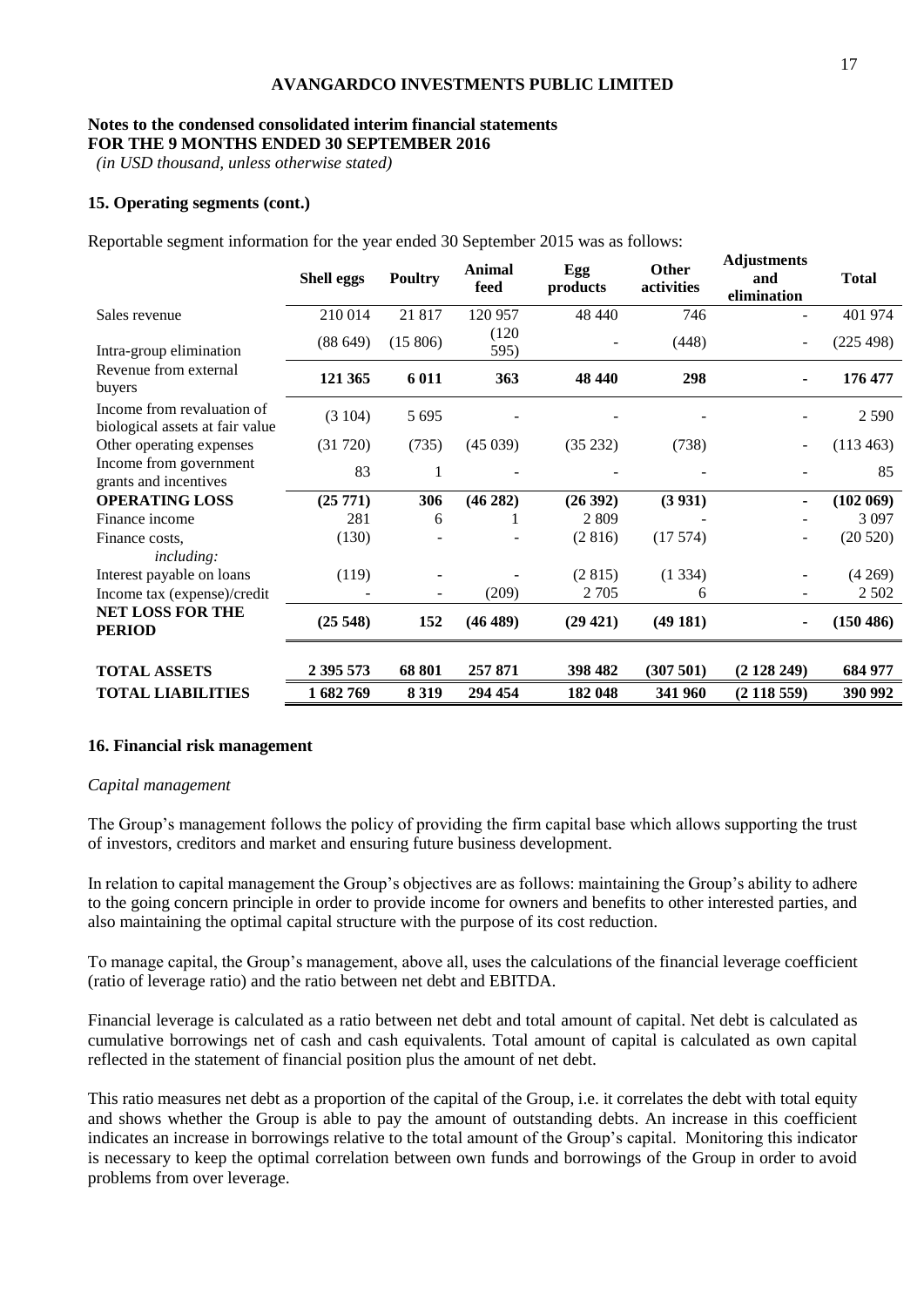#### **Notes to the condensed consolidated interim financial statements FOR THE 9 MONTHS ENDED 30 SEPTEMBER 2016**

*(in USD thousand, unless otherwise stated)*

# **16. Financial risk management (cont.)**

*Capital management (cont.)*

#### Financial leverage ratio calculation

For the ratio of net debt to EBITDA, the calculation of net debt is as above. EBITDA is an indicator of income before taxes, interest depreciation and amortisation. It is useful for the Group's financial analysis, since the Group's activity is connected with long-term investments in property, plant and equipment. EBITDA does not include depreciation, so that in the Group's opinion, it reflects the approximate cash flows deriving from the Group's income in a more reliable way.

The ratio of net debt to EBITDA gives an indication of whether income obtained from operating activities is sufficient to meet the Group's liabilities.

As at 30 September 2016 and 31 December 2015 the Group's financial leverage coefficient was 67,6% and 56,5% respectively.

|                                         | <b>Carrying value</b> |                  |  |
|-----------------------------------------|-----------------------|------------------|--|
|                                         | 30 September 2016     | 31 December 2015 |  |
| Short-term loans                        | 49 4 99               | 50 000           |  |
| Long-term loans                         | 52 164                | 64 423           |  |
| Current portion of long-term loans      | 31 4 18               | 19 015           |  |
| Long-term finance lease (including VAT) | 4                     | 45               |  |
| <b>Bond</b> liabilities                 | 212 168               | 202 871          |  |
| <b>Total borrowings</b>                 | 345 253               | 336 354          |  |
| Cash and cash equivalents               | (14306)               | (31307)          |  |
| Net debt                                | 330 947               | 305 047          |  |
| Share capital                           | 836                   | 836              |  |
| Share premium                           | 201 164               | 201 164          |  |
| Capital contribution reserve            | 115 858               | 115 858          |  |
| Retained earnings                       | 882 854               | 921 435          |  |
| Foreign currency translation reserve    | (1053710)             | (1018085)        |  |
| Non-controlling interests               | 11 302                | 13 847           |  |
| <b>Total equity</b>                     | 158 304               | 235 055          |  |
| Total amount of equity and net debt     | 489 251               | 540 102          |  |
| <b>Financial leverage coefficient</b>   | 67,6%                 | 56,5%            |  |